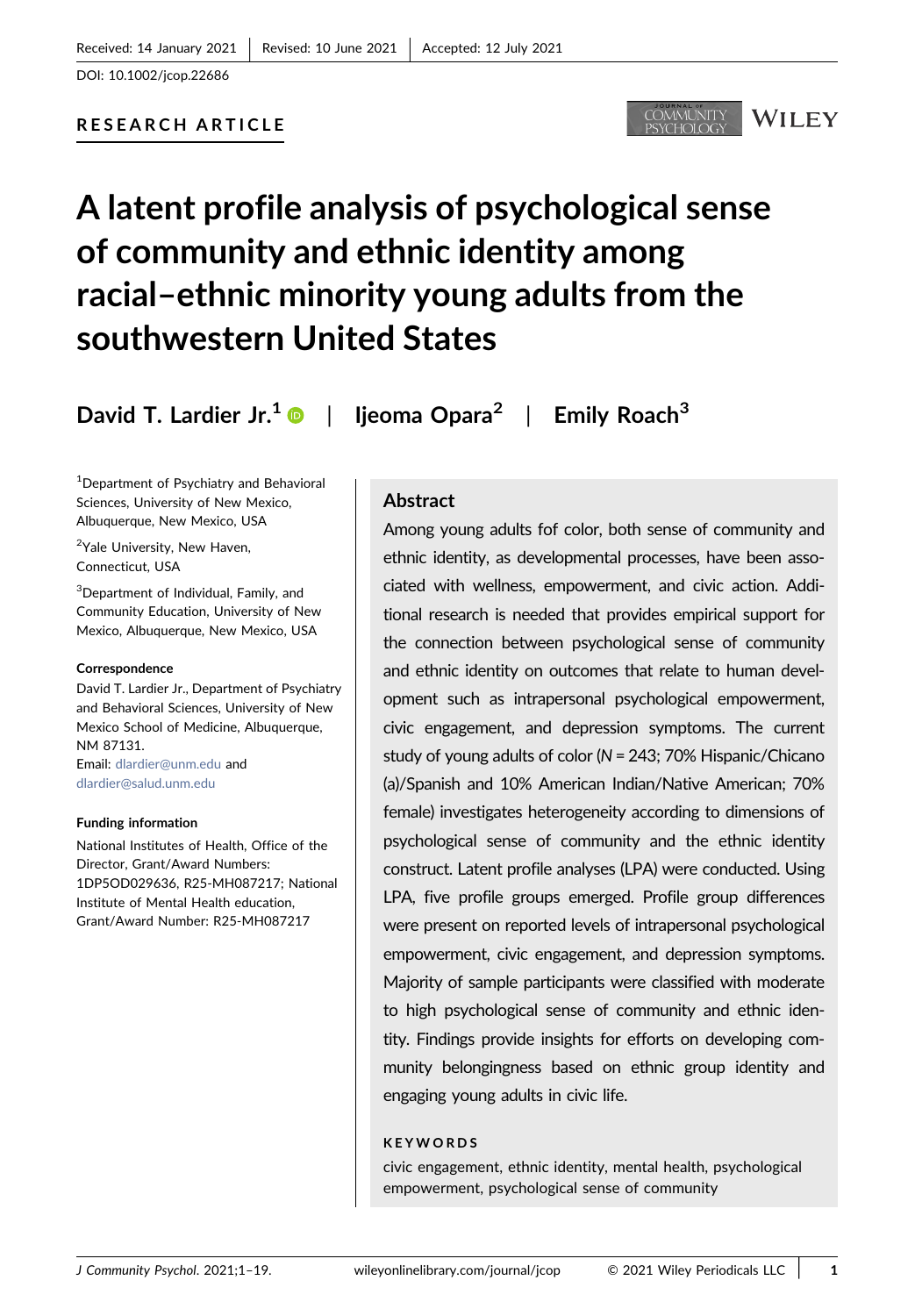# 1 | INTRODUCTION

The community context shapes individuals' lives and their identities. Community connection (defined as complex and subtle social process that lead to cohesive and supportive communities; Cantillon et al., [2003\)](#page-14-0) and group identity are associated with empowerment (or the ability to engage in sociopolitical change; Zimmerman, [2000](#page-18-0)), civic action, and mental wellness (Manzo & Perkins, [2006](#page-16-0)). There is value in further understanding the connection between psychological sense of community (i.e., one's sense of belongingness to their community environment; McMillan & Chavis, [1986\)](#page-16-1) and ethnic group identity (i.e., connection to and participation in the cultural practices, norms, values and beliefs of one's racial‐ethnic group; Phinney & Ong, [2007\)](#page-17-0) in Black, Indigenous, People of Color (BIPOC) communities (Lardier, [2018;](#page-15-0) Rivas‐Drake, [2012](#page-17-1); Umaña‐Taylor et al., [2014](#page-18-1)).

Psychological sense of community and ethnic identity are associated with psychological (e.g., reductions in depression) and physical wellness (Lardier Jr., [2019](#page-15-1); Lardier, Opera, et al., [2019](#page-16-2); Rivas‐Drake, [2012;](#page-17-1) Terry et al., [2019](#page-18-2)). These constructs have been independently associated with both civic engagement and empowerment among young adults (Lardier, [2018\)](#page-15-0). And while there is a robust scholarship examining ethnic identity among BIPOC, less research has examined psychological sense of community among these groups (Lardier et al., [2020a](#page-16-3), [2020b;](#page-16-4) Lardier Jr. et al., [2021](#page-16-5); Ramos‐Vidal et al., [2020\)](#page-17-2). Not knowing the extent to which psychological sense of community manifests among BIPOC, when considered alongside ethnic identity, is problematic for the existing research, as well as programmatic and community work with these groups. There is agreement that a complex relationship exists between psychological sense of community and ethnic identity, and how homogenous subgroups based on dimensions of that constructs may relate with outcomes important to human development.

Using person‐centered analyses, the present study addresses this limitation and examines participant subgroups based on dimensions of psychological sense of community and ethnic identity. We examine heterogeneity in subgroups formed by these constructs on conceptually related variables (e.g., intrapersonal psychological empowerment, civic engagement, and depression symptoms). We hypothesized that participants in profile groups with greater psychological sense of community and ethnic identity would display greater intrapersonal psychological empowerment and civic engagement, and lower scores on depression.

## 2 | PSYCHOLOGICAL SENSE OF COMMUNITY

Psychological sense of community is an important framework for understanding belongingness within both a community and organizational context. Psychological sense of community is theorized to capture those social processes that lead to more cohesive, supportive (Cantillon et al., [2003](#page-14-0)), and collectively engaged communities (Bermea et al., [2018](#page-14-1); Lardier, [2018](#page-15-0); McMillan, [2011](#page-16-6); Rivas‐Drake, [2012\)](#page-17-1). Over the past three decades, psychological sense of community has been examined among various groups. These groups include, for example, youth and young adults (e.g., Garcia‐Reid et al., [2013](#page-15-2); Kenyon & Carter, [2011;](#page-15-3) Lardier Jr., Barrios, Forenza, et al., [2019;](#page-15-4) Lardier et al., [2020a](#page-16-3), [2020b;](#page-16-4) Lardier Jr. et al., [2021\)](#page-16-5) and community coalitions (e.g., Bermea et al., [2018;](#page-14-1) Treitler et al., [2018\)](#page-18-3). Yet, more research is needed that examines psychological sense of community among BIPOC young adults.

Psychological sense of community is based on feelings of collective efficacy and neighboring (i.e., sharing neighbors and mutual assistance) (Perkins & Long, [2002\)](#page-17-3). Broader definitions of psychological sense of community are positioned within feelings of belongingness and a shared belief that community members will meet one another's needs through these relationships (McMillan & Chavis, [1986](#page-16-1)). McMillan and Chavis [\(1986\)](#page-16-1) specifically indicated that psychological sense of community is divided into four dimensions: (1) Membership: Being a part of the community; (2) Influence: Feeling of making a difference in the community as a member and that contributing and strengthening awareness that individual choices are affected by the community; (3) Needs fulfillment: Perception that members in the community will meet the personal and collective needs of one another and community; (4) Emotional connection: Shared emotional connection or experience. There are some scholars who specified that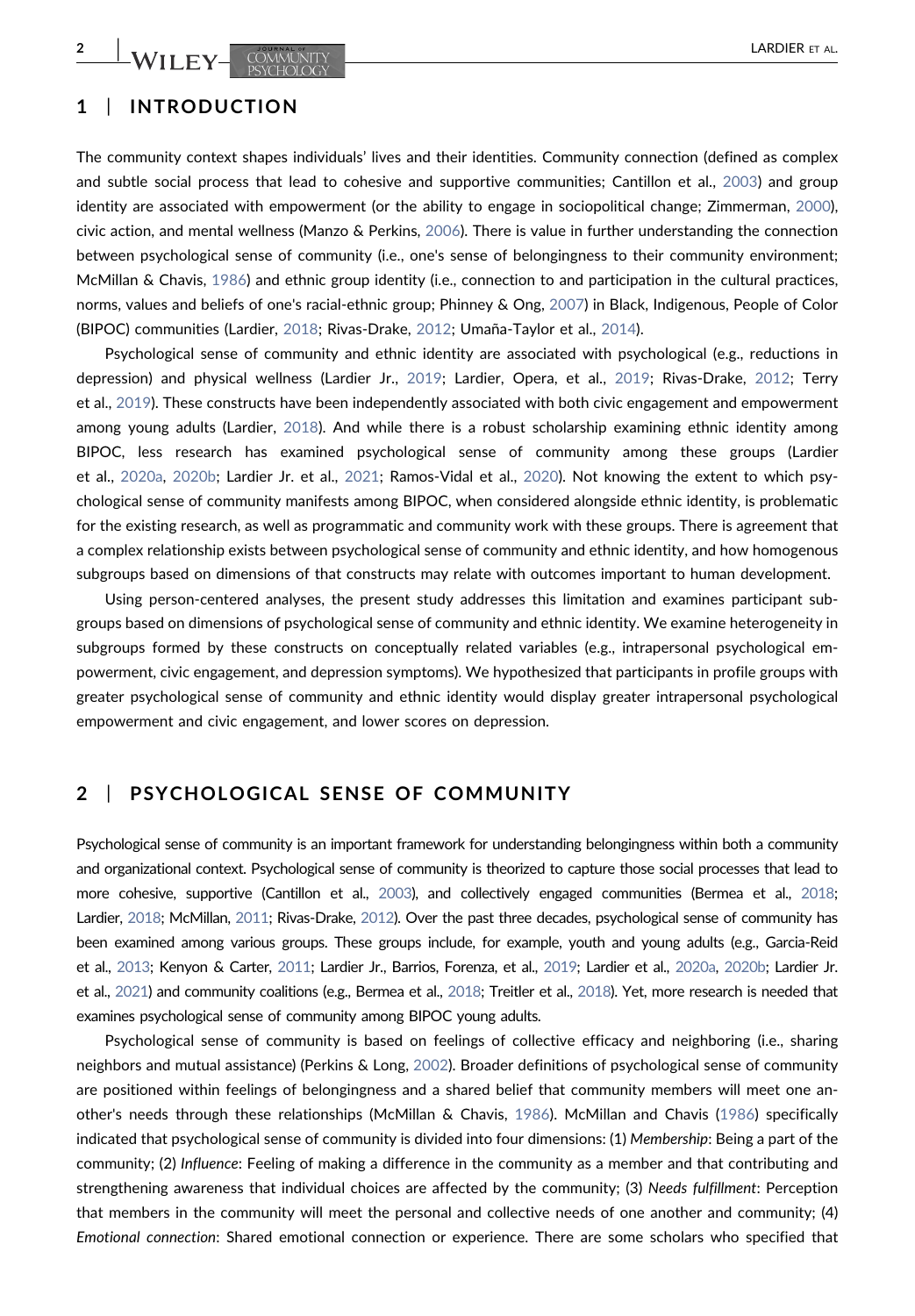psychological sense of community predominantly operates through needs fulfillment (i.e., both individual and collective needs fulfillment; Prati et al., [2020\)](#page-17-4). This refers to not only one's drive to engage in their community, but more importantly that such action will improve both individual and collective needs (Prati et al., [2020](#page-17-4)). Nonetheless, psychological sense of community is valuable to community life.

There is a consensus that psychological sense of community refers to a collective experience, which is psychologically imbedded in one's thoughts, feelings, and beliefs about their community (Manzo & Perkins, [2006\)](#page-16-0). And while culturally diverse BIPOC may conceptualize psychological sense of community differently, a central theme that cuts across much of this literature related to psychological sense of community is the focus on collectivism, which is described by communal sharing and living, as well as shared group identity and membership (Jason et al., [2015;](#page-15-5) Kushitor et al., [2018](#page-15-6); Ohbuchi et al., [1999](#page-16-7)). Within this context, collective characteristics related to group connection, group solidarity, and group harmony are shared in BIPOC communities. These characteristics not only resemble dimensions of psychological sense of community such as group membership and emotional connection, but also aspects of ethnic group identity (Rivas‐Drake et al.,). However, little research on psychological sense of community and ethnic identity has been conducted among BIPOC groups in diverse geographic communities in the United States.

The measurement and examination of psychological sense of community has not generally accounted for BIPOC group identities or examined this construct alongside conceptually related variables including ethnic identity (Lardier, [2018](#page-15-0); Lardier Jr. et al., [2021;](#page-16-5) Townley et al., [2011\)](#page-18-4). Yet, there are several studies that have linked psychological sense of community with constructs including ethnic identity, which are important to human development. For instance, among BIPOC youth and young adults, psychological sense of community has been identified as a protective mechanism against discrimination (García‐Cid et al., [2020](#page-15-7)), linked with collective action and empowerment (Chan et al., [2017](#page-14-2); Chavis & Wandersman, [2002](#page-14-3); Chavis et al., [1986;](#page-16-1) Lardier, [2018;](#page-15-0) Ramos‐Vidal et al., [2020](#page-17-2); Speer et al., [2013](#page-17-5)) and ethnic group attachment and identity (Kenyon & Carter, [2011;](#page-15-3) Lardier, Garcia‐ Reid, et al., [2018](#page-16-8); Rivas‐Drake, [2012\)](#page-17-1).

In a recent grouping of studies, Lardier and colleagues found that psychological sense of community was associated with intrapersonal psychological empowerment and ethnic group attachment (Lardier, [2018](#page-15-0); Lardier, Garcia‐Reid, et al., [2018](#page-16-8); Lardier Jr., Reid, et al., [2018](#page-16-9)), as well as cognitive psychological empowerment or the perceived ability to critically assess social injustice (Lardier, Garcia‐Reid, et al., [2019](#page-16-10); Lardier et al., [2020a,](#page-16-3) [2020b](#page-16-4)). Psychological sense of community has also been associated with increased mental health and wellness (Prati et al., [2018;](#page-17-6) Terry et al., [2019\)](#page-18-2) and lower rates of drug and alcohol use among BIPOC youth and young adults (Lardier Jr., [2019;](#page-15-1) Lardier Jr. et al., [2017](#page-16-11); Lardier, Opara, et al., [2019](#page-16-2)). Studies elsewhere have further tied psychological sense of community with community safety (Leviten‐Reid et al., [2020\)](#page-16-12) and perceived community trust (Miranti & Evans, [2019\)](#page-16-13).

These prior studies no doubt contribute to the extant research on psychological sense of community. However, additional empirical work is needed that begins to understand similarities and differences among BIPOC based on perceptions of psychological sense of community and ethnic identity. This is particularly important given the limited research bridging psychological sense of community with aspects of collectivism and ethnic group identity among BIPOC.

# 3 | ETHNIC IDENTITY

Ethnic Identity intersects with history, culture, and context (Gutiérrez, [1989](#page-15-8), [1995;](#page-15-9) Gutiérrez et al., [1995](#page-15-10); Watts & Hipolito‐Delgado, [2015](#page-18-5)) and serves as an important developmental mechanism and process for persons of color (Phinney & Ong, [2007](#page-17-0); Phinney, [1992](#page-17-7); Rivas‐Drake, [2012](#page-17-1); Umaña‐Taylor et al., [2004,](#page-18-6) [2014](#page-18-1)). As a social‐group‐ based identity that is part and parcel to one's self‐concept, ethnic identity is focused on connection and identification with a group's cultural practices, norms, values, and beliefs (Umaña‐Taylor et al., [2014](#page-18-1)). Ethnic identity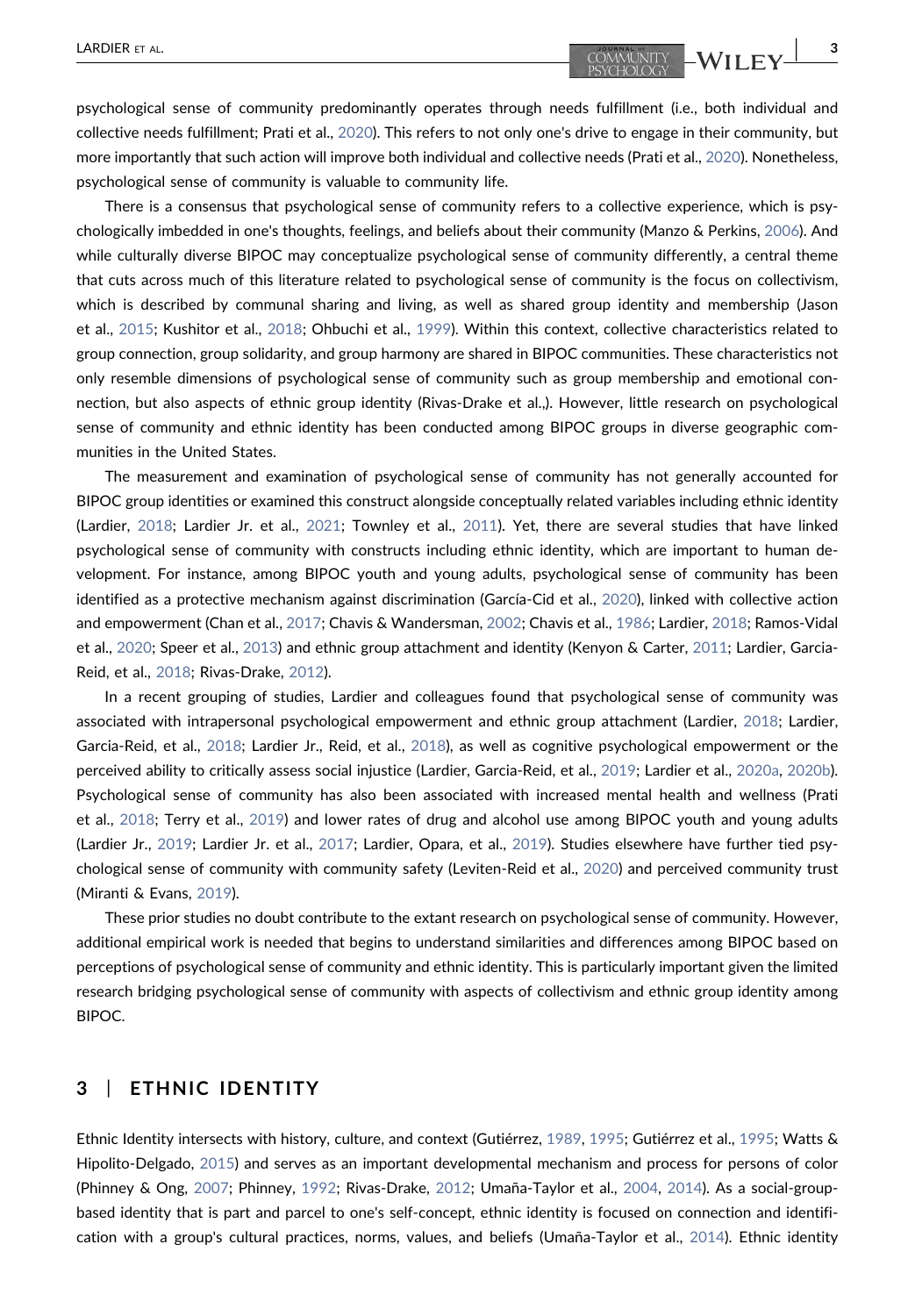WILEY-COMMUNITY

emerges during adolescence as youth begin to explore and commit to new social identities (Marcia, [1966;](#page-16-14) Umaña-Taylor, [2010;](#page-18-7) Umaña‐Taylor et al., [2014\)](#page-18-1). Phinney and Ong [\(2007\)](#page-17-0) specifically identified in their measurement of ethnic identity, through the Multigroup Ethnic Identity Measure Revised (MEIM‐R), that ethnic identity was navigated through exploration, or the process of understanding one's ethnic background, and commitment, or identifying with an ethnic group based on shared cultural experiences, values, and norms. Similarly, Umaña‐Taylor et al. [\(2004](#page-18-6)) through ethnic–racial identity (ERI) identified that ERI includes exploration, or seeking information about one's ethnic–racial group, and resolution, or having a sense of clarity regarding the meaning that one attributes to his or her ethnic–racial group. Overall, there is a concurrence that ethnic identity may be based on a process of exploration and resolution or commitment (Phinney & Ong, [2007;](#page-17-0) Phinney, [1992;](#page-17-7) Umaña‐Taylor et al., [2004](#page-18-6)) and tied to one's cultural background and practices (Rivas‐Drake et al., [2019](#page-17-8)).

As a critical milestone in human development, and through processes of identity development, higher levels of ethnic identity that yield positive cultural values enhance positive developmental outcomes (Gutiérrez et al., [1995](#page-15-10); Lardier Jr., Barrios, Garcia‐Reid, et al., [2019;](#page-15-11) Lardier et al., [2020a](#page-16-3), [2020b](#page-16-4)). For instance, studies have found not only an association between ethnic identity and empowerment among BIPOC youth and young adults (Lardier, [2018](#page-15-0); Lardier, Garcia‐Reid, et al., [2018;](#page-16-8) Lardier Jr., Reid, et al., [2018](#page-16-9)), but also with conceptually related ideas such as having social justice orientation (Lardier et al., [2020a](#page-16-3), [2020b\)](#page-16-4). Elsewhere, ethnic identity has been positioned as a protective mechanism and a catalyst to promote positive psychosocial outcomes (e.g., confidence and self‐esteem) (Brittian et al., [2015;](#page-14-4) Stevens‐Watkins et al., [2012;](#page-18-8) Umaña‐Taylor et al., [2012](#page-18-9)). Furthermore, ethnic identity has been tied to reductions in drug and alcohol use (Lardier Jr., [2019](#page-15-1)), depression, and other mental health symptoms (Neblett et al., [2013;](#page-16-15) Rivas‐Drake, [2012](#page-17-1)), as well as positive health outcomes such as increased HIV and viral hepatitis knowledge (Opara et al., [2021](#page-17-9)). Investigations elsewhere have also connected ethnic identity with reductions in participation in violent behavior (Williams et al., [2014](#page-18-10)) and positive school outcomes (Rivas‐Drake et al., [2012](#page-17-1)). Yet, more research is needed that specifically connects ethnic identity with psychological sense of community, as well as conceptually related constructs that may be important to BIPOC groups and can aid in fighting social oppression, as well as meeting the collective needs of the community (Gutierrez, [1988;](#page-15-12) Hipolito-Delgado & Lee, [2007](#page-15-13)).

# 4 | CONNECTING PSYCHOLOGICAL SENSE OF COMMUNITY AND ETHNIC IDENTITY: ASSOCIATION WITH INTRAPERSONAL PSYCHOLOGICAL EMPOWERMENT, CIVIC ENGAGEMENT, AND **DEPRESSION**

Conceptually, ethnic identity and multicultural theories maintain that those who have moved toward greater ethnic group security (e.g., Cross, [1991;](#page-14-5) Negy et al., [2003\)](#page-16-16), commitment (e.g., Phinney & Ong, [2007](#page-17-0)), or resolution (e.g., Umaña‐Taylor et al., [2004](#page-18-6), [2014\)](#page-18-1) have positive attitudes toward their group and other groups and greater community belongingness (Kiang et al., [2006\)](#page-15-14). When examined together, both ethnic identity and psychological sense of community have been associated with mental wellness (McClain et al., [2016\)](#page-16-17), higher self‐esteem, (Swenson & Prelow, [2005\)](#page-18-11) and as a protective mechanism against discrimination and family stress (Williams et al., [2014\)](#page-18-10). These constructs have also been associated with empowerment and civic engagement (Hipolito-Delgado & Zion, [2015](#page-15-15); Lardier, [2018;](#page-15-0) Lardier et al., [2020a,](#page-16-3) [2020b\)](#page-16-4), as well as better mental health (i.e., lower depression) and physical wellness (Brook & Pahl, [2005](#page-14-6); Corneille & Belgrave, [2007](#page-14-7); Ferrari et al., [2015](#page-14-8); Garcia‐Reid et al., [2013;](#page-15-2) Lardier, Garcia‐Reid, et al., [2018](#page-16-8); Lardier Jr., Reid, et al., [2018;](#page-16-9) Neblett et al., [2013](#page-16-15); Phinney et al., [2001](#page-17-10); Rivas‐Drake, [2012](#page-17-1)).

For instance, Kenyon and Carter [\(2011\)](#page-15-3) displayed among American Indian adolescents that ethnic identity and psychological sense of community were positively associated, and that a stronger psychological sense of community within tribal communities was connected with values of collectivism and community, as well as emotional safety and mental wellness. Rivas‐Drake [\(2012\)](#page-17-1) also illustrated that Latino young adult students who reported a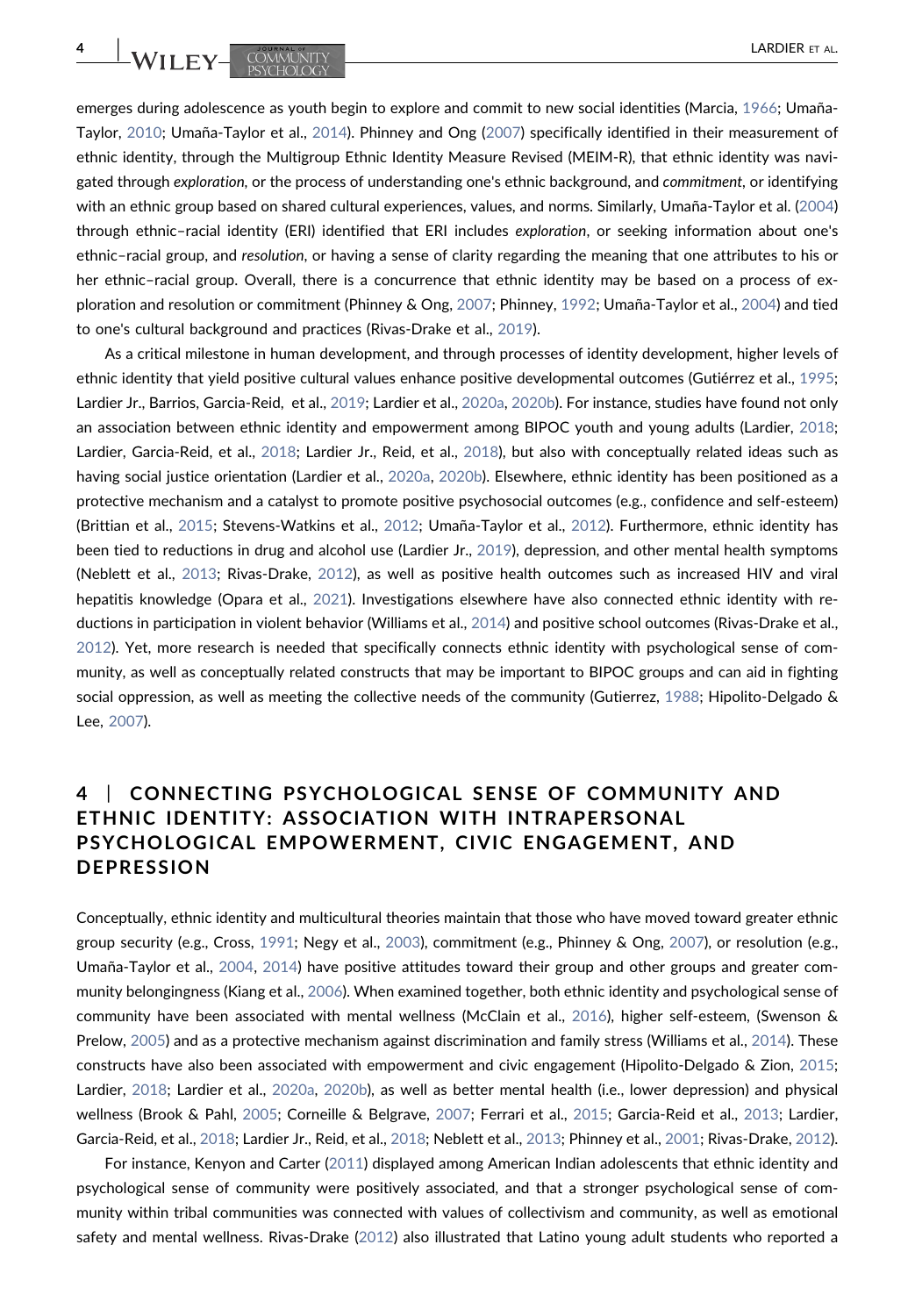positive private and public regard (two facets of ethnic identity) described greater sense of community with others on campus, which in turn predicted higher self‐esteem and less depression symptoms. More recently, studies have indirectly associated psychological sense of community through ethnic identity among BIPOC with both empowerment (Lardier, [2018](#page-15-0)), and reductions in drug and alcohol use (Lardier Jr., [2019\)](#page-15-1).

These findings together provide evidence for both the association between ethnic identity and psychological of community, as well as connection with human developmental constructs such as empowerment, civic engagement, and indicators of mental health (e.g., depression, anxiety substance misuse). Yet, a central task remains to further examine the construct of psychological sense of community among diverse ethnic and racial groups and alongside ethnic identity. Moreover, additional research is needed that evaluates both ethnic identity and psychological sense of community with developmental processes and outcomes critical to human development such as empowerment, civic engagement, and depression.

The association between homogenous subgroups based on psychological sense of community and ethnic identity with conceptually related variables such as intrapersonal psychological empowerment, civic engagement, and depression symptoms, may operate in various ways among different groups by race, ethnicity, or age. As an example, Smith and Silva [\(2011\)](#page-17-11) found in their study that ethnic identity was a stronger protective factor for mental health among younger adults than older adults. In addition, some individuals may feel less connected to their ethnic‐ racial identity, but still feel emotionally connected to their community and respond to injustices. On the other hand, individuals both highly connected to their ethnic group and having a strong sense of community may be more aware of social inequalities but not as interested in engaging in collective action. Still, it is important to consider that identity processes for people of color in the United States are both ethnic and racial. Consequently, it is likely that ethnic identity is an important process for various BIPOC groups in the United States, including African Americans, Hispanic/Latinx people, and Native Americans/American Indians (Hughes et al., [2009](#page-15-16)). Overall, the extant research raises questions regarding the manifestation of homogenous subgroups based on perceptions psychological sense of community and ethnic identity among BIPOC.

Latent profile analysis (LPA) as a person-centered, theoretically informed approach (Howard & Hoffman, [2017](#page-15-17)) helps uncover similarities and differences and complex subgroup patterns among multidimensional constructs (Bogat et al., [2012](#page-14-9)). LPA categorizes and allows for the examination of how groups of individuals function relative to others within the sample population (Howard & Hoffman, [2017\)](#page-15-17). And specifically, the association these groups have with conceptually related variables (Magidson & Vermunt, [2004;](#page-16-18) Vermunt & Magidson, [2002](#page-18-12)). This method is suited for understanding subgroups based on dimensions of psychological sense of community and the construct ethnic identity.

As a conceptually related literature, studies in empowerment have started to utilize LPA and person‐centered analysis techniques (e.g., Christens et al., [2013,](#page-14-10) [2018;](#page-14-11) Lardier Jr., Barrios, Garcia‐Reid, et al., [2019;](#page-15-11) Opara et al., [2019](#page-17-12)). There is limited scholarly work that has done so with psychological sense of community and ethnic identity. The complexity of the relationship between psychological sense of community and ethnic identity makes it likely that there are distinct subgroups among these constructs.

## 5 | THE CURRENT STUDY

The study sample is BIPOC young adults (e.g., Hispanic, and Native American/American Indian). We hypothesized that: (H1): A larger number of participants might exhibit greater psychological sense of community and ethnic identity; (H2) Those in profile sub‐groups with greater psychological sense of community and ethnic identity would display higher mean composite scores on intrapersonal psychological empowerment and civic engagement. We also hypothesized that (H3): Those in profile sub‐groups with lower psychological sense of community and ethnic identity would experience more depression symptoms.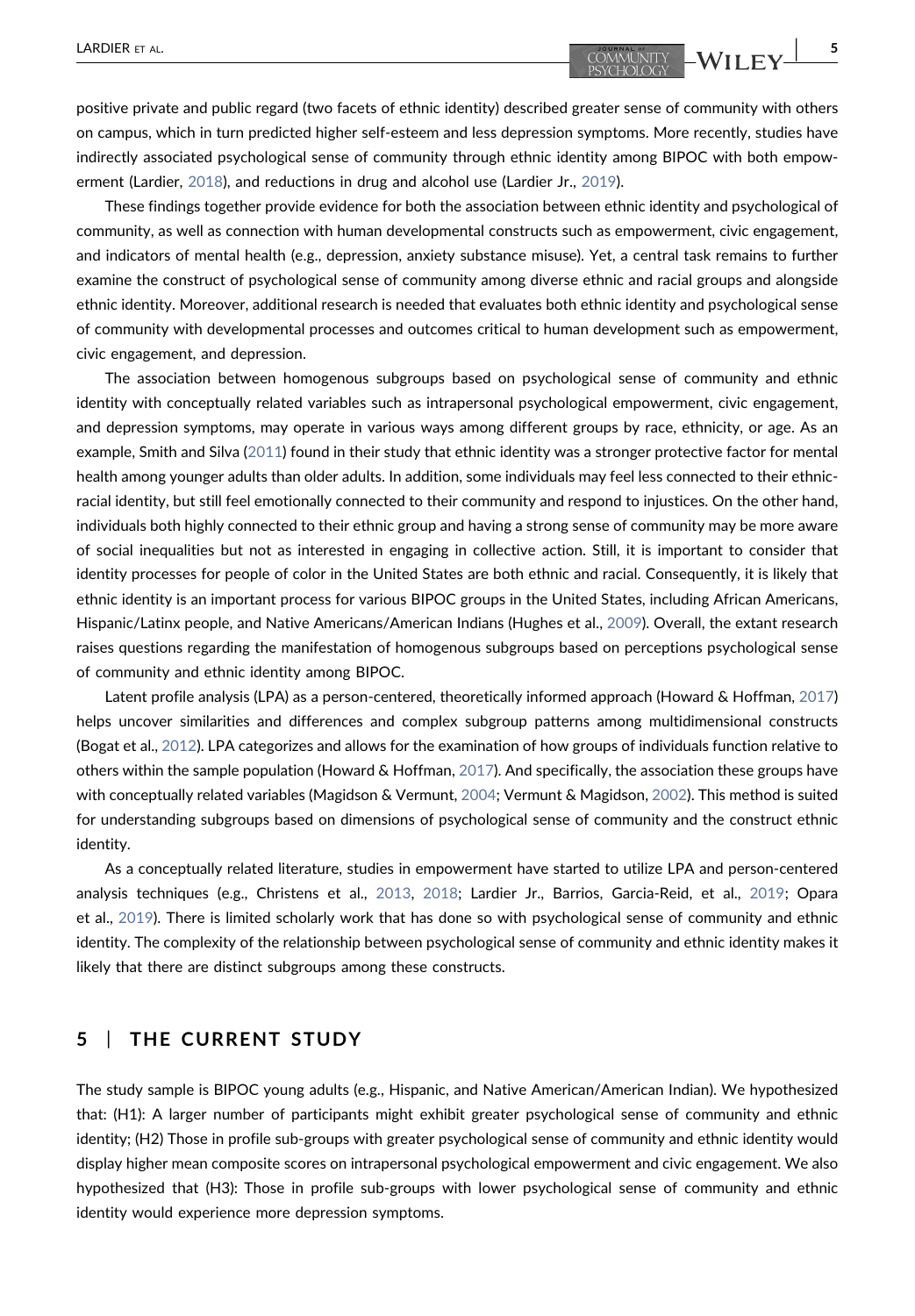# 6 | METHOD

#### 6.1 | Participants and procedures

In the parent study, 270 participants were recruited with 10% identifying as White non-Hispanic and 90% identifying as a BIPOC: Hispanic/Chicano(a)/Spanish (70%), American Indian/Native American (10%), African American (10%). For the current study, the sample was delimited to 243 BIPOC participants. In this sample, participants included young adults between the ages of 18 and 24 years of age (95% between 18 and 24 years of age), with 70% identifying as female. Participants were recruited through convenience sampling techniques from a southwestern urban community (60% of participants) and city campus community (40% of participants). The majority of participants were born in the United States (77.3%). Participants reported an annual income between \$30,000 and \$40,000 per year (56.78%). All participants were compensated \$10 for their participation per University of New Mexico institutional review board (IRB) approval.

## 6.2 | Measures

Psychological Sense of Community (8‐items) was measured using the eight‐item Brief Sense of Community Scale (BSCS; Lardier, Garcia‐Reid, et al., [2018](#page-16-8); Lardier Jr., Reid, et al., [2018;](#page-16-9) Peterson et al., [2008](#page-17-13)). The BSCS measures dimensions specific to McMillan and Chavis's [\(1986\)](#page-16-1) Sense of Community Theory: Needs Fulfillment, Membership, Influence, and Emotional Connection. This measure has been validated among both youth (Lardier Jr., Reid, et al., [2018](#page-16-9); Lardier Jr. et al., [2021\)](#page-16-5) and adult samples (Peterson et al., [2008](#page-17-13)). Recent studies have assessed the dimensionality and measurement invariance between Hispanic male and female adolescents (Lardier Jr. et al., [2021](#page-16-5)), as well as Black girls and continued to show strong reliability and validity (Opara et al., [2021\)](#page-17-9). Participants responded to items on a five‐point Likert scale from strongly disagree (1) to strongly agree (5). Sample items include the following: "I feel like a member of this neighborhood" and "I have a say about what goes on in my neighborhood." For the current study, needs fulfillment ( $M = 4.17$ ,  $SD = 0.86$ ; Cronbach's  $\alpha$  = 0.86), membership (M = 3.75, SD = 0.98; Cronbach's  $\alpha$  = 0.86), influence (M = 3.35, SD = 0.86; Cronbach's  $\alpha$  = 0.86), and emotional connection (M = 3.55, SD = 0.85; Cronbach's  $\alpha$  = 0.86) sub-dimensions were averaged and combined ( $M = 3.17$ , SD = 0.69; Cronbach's α = 0.86).

Ethnic identity (6‐items) was measured using the Multigroup Ethnic Identity Measure (MEIM)‐Revised (MEIM‐R) (Phinney & Ong, [2007\)](#page-17-0). Previous studies have identified support for the utility of the MEIM‐R among Hispanic samples (e.g., Schwartz et al., [2014\)](#page-17-14). The MEIM-R is defined by two dimensions: Ethnic Identity Exploration (sample items: "I have spent time trying to figure out more about my ethnic group" and "Participating in cultural practices of group") and Ethnic Identity Commitment (sample items: "A strong sense of belonging to group" and "A strong attachment towards group"). Participants responded on a 4‐point Likert scale ranging from strongly disagree (1) to strongly agree (4). For the current study, the three-item exploration dimension (Cronbach's  $\alpha$  = 0.82) and commitment dimension (Cronbach's  $\alpha$  = 0.80) were averaged and combined (Cronbach's  $\alpha$  = 0.85).

Intrapersonal Psychological Empowerment (17‐items) was measured using the Sociopolitical Control Scale (SPCS), which was developed to examine the intrapersonal component of psychological empowerment (Peterson et al., [2006](#page-17-15); Zimmerman & Zahniser, [1991](#page-18-13)). Peterson et al. [\(2006\)](#page-17-15) through CFA identified that the SPCS‐Y was a two‐factor measure that examined leadership competency (sample items: "I am a leader in groups" and "I can usually organize people to get things done"; Cronbach's  $\alpha$  = 0.81) and policy control (sample items: "I have attended a public meeting to push for a policy change" and "I have participated in a protest march or rally"; Cronbach's  $\alpha$  = 0.76). For the current study, the eight-item measure of leadership competence (M = 3.24, SD = 0.63; Cronbach's  $\alpha$  = 0.83) and nine-item measure of policy control (M = 2.85, SD = 0.74; Cronbach's  $\alpha$  = 0.87) were averaged and combined  $(M = 3.39, SD = 0.64; Cronbach's  $\alpha = 0.85$ ). Participants responded using a 5-point Likert scale ranging from strongly$ disagree (1) to strongly agree (5).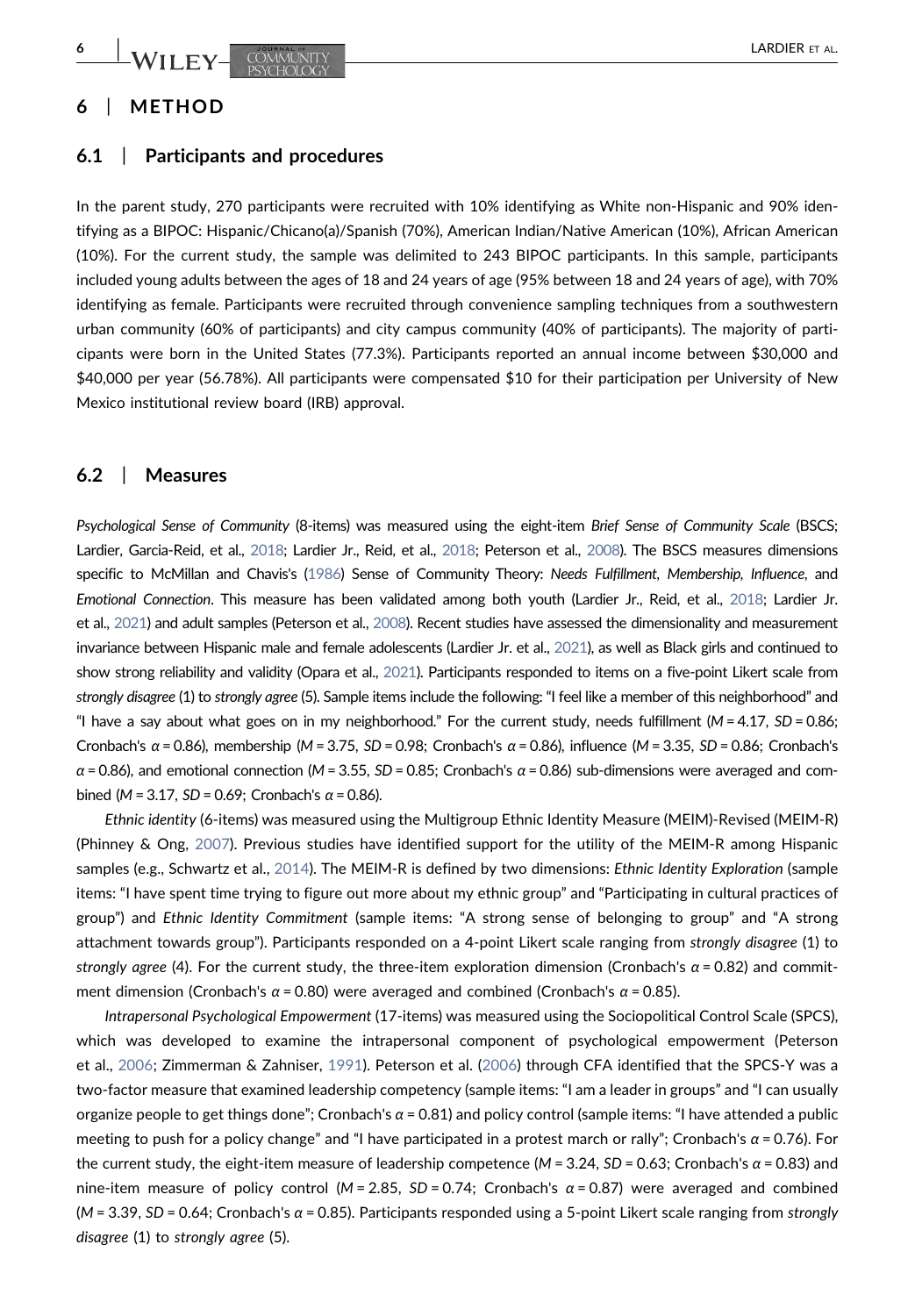Civic Participation (8‐items) was measured using a frequently examined scale in previous studies of psychological empowerment (e.g., Peterson et al., [2011;](#page-17-16) Speer & Peterson, [2000](#page-17-17)). Sample items include: "I have attended a public meeting to push for a policy change," "I have signed a petition," "I have participated in a protest march or rally" and "I have worked to change a rule or policy at school." Items were measured on a six‐point Likert scale for frequency over a previous year's time, ranging from Not at all (0) to About weekly (6). For the current study, items were averaged and combined ( $M = 4.25$ ,  $SD = 0.77$ ; Cronbach's  $\alpha = 0.75$ ).

Depression symptoms was assessed using the 13-item Mood and Feelings Questionnaire (MFQ). The MFQ is a selfadministered questionnaire on depression symptoms. Participants responded on a 3-point scale ( $0 = not true$ ;  $1 =$ somewhat true; 2 = true) with total scores ranging from zero to 26, and higher scores indicating more depression symptoms. Sample items include the following: "I cried a lot" and "I did everything wrong." Prior studies have supported the use of this scale among adolescent and young adult samples (e.g., Jeffreys et al., [2016](#page-15-18); St Clair et al., [2017](#page-17-18)). For the current study, items were combined (M = 15.31, SD = 4.91; Cronbach's  $\alpha$  = 0.90.).

### 6.2.1 | Covariates

Several covariates were tests as statistical controls. Covariates were included in final model based on statistical performance in the model following group differences (see Aneshensel, [2012](#page-14-12)). These controls related to participants' sociodemographic characteristics including gender identity, household income, and age. Sample geographic recruitment location was also assessed between the general community and city campus community. Gender identity was categorized using three items ( $0 =$  Male,  $1 =$  Female,  $2 =$  Gender non-conforming;  $M = 0.80$ ,  $SD = 0.63$ ). Household income was measured using six items (1 = Under \$5000; 2 = \$5000–\$9999; 3 = \$10,000–\$19,999; 4 = \$20,000–\$29,999; 5 = \$30,000–\$39,999;  $6$  = More than \$40,000). Age was measured in years ( $M = 23.51$ ;  $SD = 10.53$ ). Geographic recruitment location was categorized dichotomously ( $0$  = general community,  $1$  = city campus community).

## 7 | RESULTS

#### 7.1 | Preliminary analyses, descriptive statistics, and bivariate correlations

Before the main analyses, missing data were examined. Little's missing completely at random (MCAR) test was used to assess the level and type of missingness (Little & Rubin, 2014). Based on Little's MCAR test, data were unlikely to be MCAR:  $\chi^2$  = (30) 65.64, p = 0.001. Further inspection of missing data also revealed there was little evidence for covariate-dependent missingness (CDM)  $\chi^2$  = (120) 75.11, p = 0.01. The largest proportion of missing data were <10% and related to Depression symptoms. To preserve observations, we used multiple imputation based on multivariate imputation by chained equations (White et al., [2011\)](#page-18-14). Based on both Little's MCAR and CDM test, we adjusted our main effects by including covariates into our modeling strategy (Li, [2013\)](#page-16-19) and made decision on the retention of covariates based on statistical differences on main analytic variables and in the performance of statistical models (see Aneshensel, [2012](#page-14-12)).

Following handling of missing data, normality, descriptive statistics,  $α$ -level reliabilities (Cronbach's  $α$ ), and a bivariate correlation matrix were examined on main analytic variables and covariates (see Table [1](#page-7-0)). Bivariate correlation results demonstrated intercorrelations among all variables as expected. Dimensions of psychological sense of community were positively correlated. All main analysis variables were correlated, outside of depression symptoms with civic participation.

One‐way analysis of variance was used to determine whether there were differences in any of the measured variables based on gender identity (e.g., male, female, and gender non‐conforming), household income, and age. Mean level differences were noted between gender identity and dimensions of psychological sense of community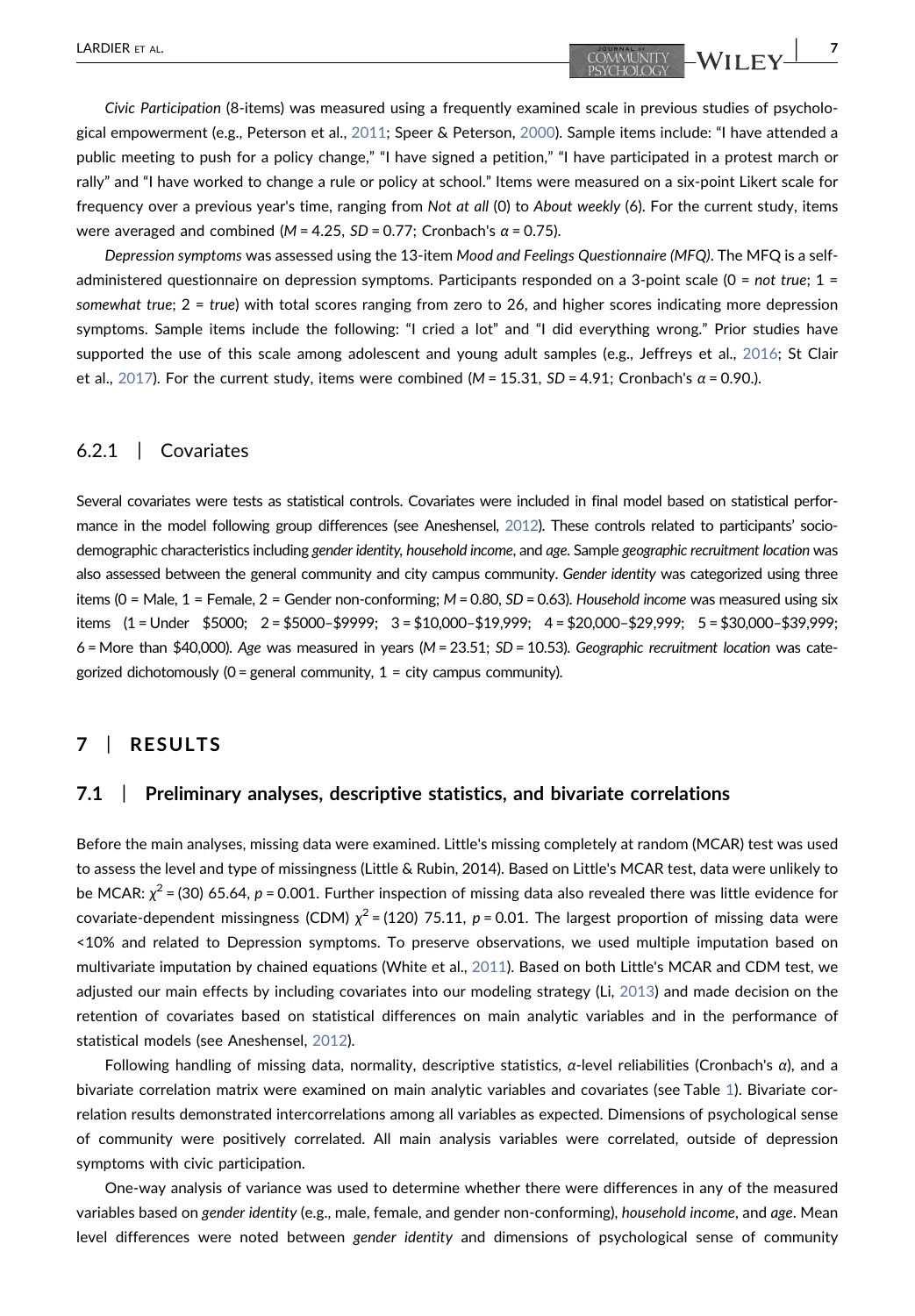<span id="page-7-0"></span>

|  | <b>TABLE 1</b> Descriptive statistics and bivariate correlations of main study variables ( $N = 243$ ) |  |  |  |  |  |  |  |  |  |
|--|--------------------------------------------------------------------------------------------------------|--|--|--|--|--|--|--|--|--|
|--|--------------------------------------------------------------------------------------------------------|--|--|--|--|--|--|--|--|--|

|                 |                                               | $\mathbf{1}$             | $\overline{2}$ | 3                        | $\overline{4}$    | 5         | 6         | $\overline{7}$ | 8         | 9          | 10         | 11                       |
|-----------------|-----------------------------------------------|--------------------------|----------------|--------------------------|-------------------|-----------|-----------|----------------|-----------|------------|------------|--------------------------|
| $1_{-}$         | Emotional connection                          | $\overline{\phantom{a}}$ | $0.61***$      | $0.41***$                | $0.33***$         | $0.73***$ | $0.18***$ | $0.35***$      | $0.13***$ | $-0.09*$   | $-0.17***$ | 0.04                     |
|                 | 2. Influence                                  |                          |                | $0.40**$                 | 0.32              | $0.65***$ | $0.15***$ | $0.35***$      | $0.14*$   | $-0.03$    | 0.02       | $-0.24**$                |
|                 | 3. Membership                                 |                          |                | $\overline{\phantom{0}}$ | $0.55***$         | $0.68***$ | $0.16***$ | $0.28**$       | $0.17*$   | $-0.13**$  | $-0.14***$ | $-0.10*$                 |
|                 | 4. Needs fulfillment                          |                          |                |                          | $\qquad \qquad -$ | $0.71***$ | $0.17***$ | $0.12***$      | $0.19*$   | $-0.19**$  | $-0.03$    | 0.04                     |
| 5.              | Psychological sense<br>of community           |                          |                |                          |                   |           | $0.26***$ | $0.29**$       | $0.13*$   | $-0.14**$  | $-0.10*$   | $-0.03$                  |
|                 | 6. Ethnic identity                            |                          |                |                          |                   |           |           | $0.26***$      | $0.10*$   | $-0.14***$ | $0.15***$  | 0.02                     |
| 7.              | Intrapersonal<br>psychological<br>empowerment |                          |                |                          |                   |           |           | -              | $0.37**$  | $-0.07$    | 0.06       | $-0.03$                  |
| 8.              | Civic participation                           |                          |                |                          |                   |           |           |                |           | $-0.10*$   | $-0.18**$  | $-0.13$                  |
|                 | 9. Gender identity <sup>a</sup>               |                          |                |                          |                   |           |           |                |           |            | $-0.04$    | $-0.18**$                |
| 10 <sub>1</sub> | Household income                              |                          |                |                          |                   |           |           |                |           |            |            | $0.26***$                |
|                 | 11. Age (years)                               |                          |                |                          |                   |           |           |                |           |            |            | $\overline{\phantom{a}}$ |
|                 | Mean (SD)                                     | 3.55                     | 3.35           | 3.75                     | 4.17              | 3.71      | 2.93      | 3.39           | 4.25      | 0.80       | 4.29       | 23.51                    |
| <b>SD</b>       |                                               | 0.85                     | 0.86           | 0.98                     | 0.86              | 0.69      | 0.33      | 0.64           | 0.77      | 0.63       | 1.77       | 10.53                    |
|                 | Cronbach's $\alpha$                           | 0.86                     | 0.86           | 0.86                     | 0.86              | 0.86      | 0.85      | 0.85           | 0.75      |            |            |                          |

<span id="page-7-2"></span><span id="page-7-1"></span><sup>a</sup>Gender identity (0 = Male, 1 = Female, 2 = Gender non-conforming).  $*p < 0.05; *p < 0.001.$ 

including emotional control (F[3] = 2.76,  $p < 0.05$ ), influence (F[3] = 6.07,  $p < 0.000$ ), membership (F[3] = 6.54,  $p < 0.000$ ), and needs fulfillment (F[3] = 12.33,  $p < 0.000$ ); gender identity and ethnic identity (F[3] = 4.64,  $p < 0.000$ ), civic participation (F[3] = 6.26,  $p < 0.000$ ) and depression symptoms (F[3] = 4.92,  $p < 0.000$ ). Mean level differences were also identified between household income and dimensions of psychological sense of community including emotional control (F[5] = 8.84, p < 0.000), influence (F[5] = 7.06, p < 0.000), membership (F[5] = 4.91, p < 0.000), and needs fulfillment (F[5] = 6.13,  $p < 0.000$ ); household income and ethnic identity (F[5] = 10.74,  $p = 0.000$ ), intrapersonal psychological empowerment (F[5] = 6.32,  $p < 0.000$ ), civic participation (F[5] = 12.39,  $p < 0.000$ ) and depression symptoms  $(F[3] = 9.23, p < 0.000)$ . No differences were noted among age and participant geographic recruitment location (e.g., general community and city campus community) in relation to psychological sense of community, ethnic identity, civic participation, and depression symptoms. Based on these analyses, gender identity and household income were retained as covariates in subsequent analyses.

### 7.2 | Latent profile analysis

Latent profile analysis (LPA) was conducted using maximum likelihood (ML) estimations to identify unobserved subgroupings based on specific indicators (in this case dimensions of psychological sense of community and the construct ethnic identity) using Latent Gold 5.1 (Magidson et al., [2020\)](#page-16-20). Nine profile groups were modeled, and indices transformed into quintiles to standardize data and maintain ordinal response scales (Vermunt & Magidson, [2002](#page-18-12)). Model fit was assessed for each of the latent class profile models. To determine the best model‐to‐data fit,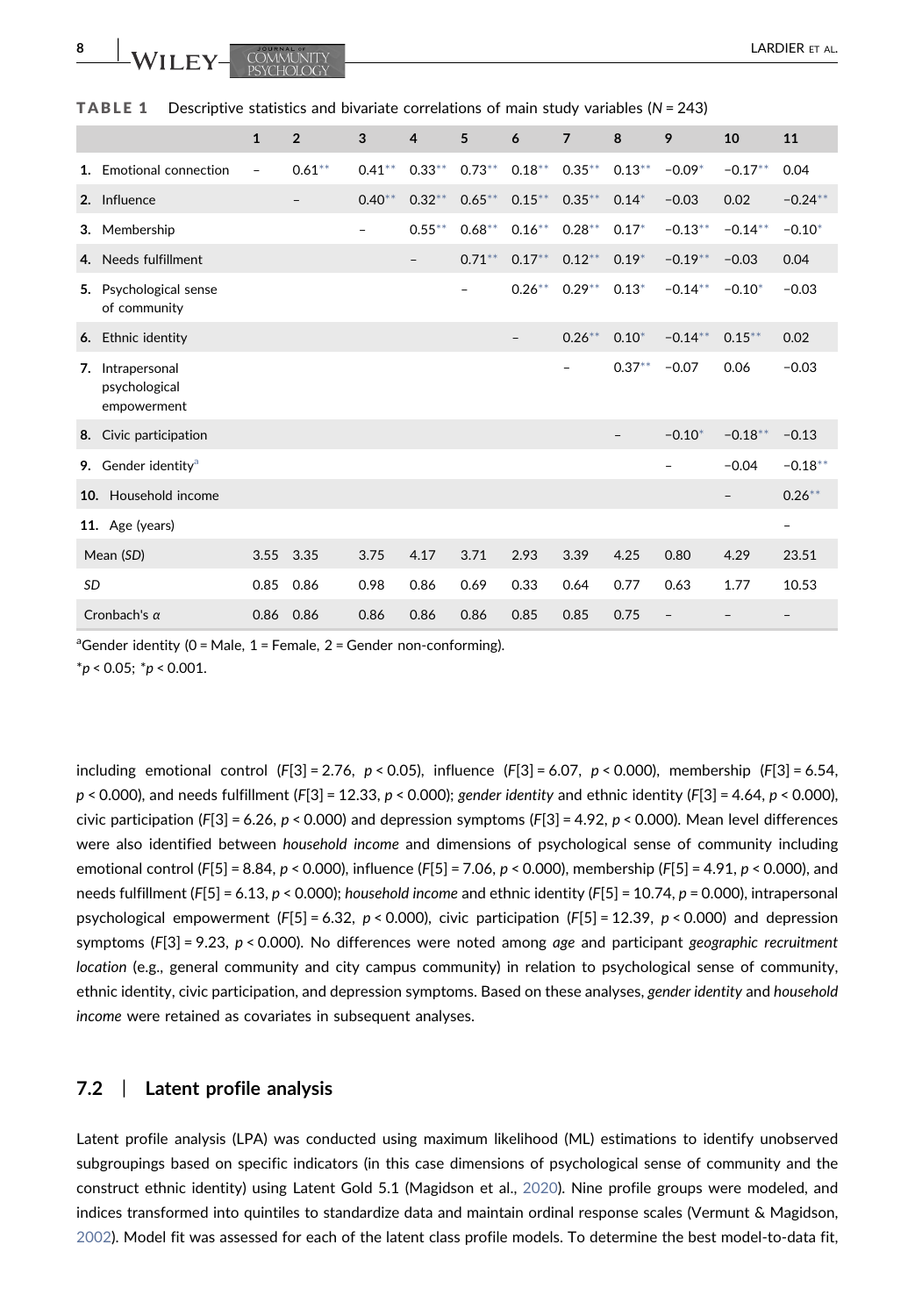several comparative indicators were examined including likelihood ratio  $\chi^2$  statistics (L<sup>2</sup>), Bayesian information criterion (BIC), Akaike information criterion (AIC), number of parameters, and classification error (Magidson et al., [2020\)](#page-16-20). Model entropy value was examined, with values closer to one indicating greater clarity in classification (Nylund et al., [2007](#page-16-21)). No profile had less than 10% of the total participants (Nylund et al., [2007](#page-16-21)). Therefore, the most parsimonious and best‐fitting model to the sample data, as well as the model that captured the largest proportion of the variance in data based on observed indicators was chosen. Covariates of gender identity and household income were retained during LPA analyses to make decisions concerning class specification and model fit (Lubke & Luningham, [2017\)](#page-16-22).

Based on interpreter indicators of model fit, and additional criterion employed, the five-profile model had good fit to the sample data (see Table [2](#page-8-0)). Bootstrapping was then conducted to obtain model fit estimates (Langeheine et al., [1996](#page-15-19)). Fit statistics for the best-fitting five-cluster profile model were as follows:  $L^2 = 564.81$ , BIC = 2568.63, AIC = 2441.44 and the bootstrap  $L^2$  p value = 0.50. The five-profile model provided an entropy  $R^2$  value of 0.80. This indicates that the five‐cluster profile model accounted for 80% of the variance in psychological sense of community and ethnic identity.

Latent class profiles were created using standard-modal classification (Magidson et al., [2020](#page-16-20)). Figure [1](#page-9-0) displays the means for each scale for the participants classified in each profile. A total of 112 participants (40%) were in Profile one labeled "Moderate sense of community and ethnic identity" reflecting both moderate means for dimensions of psychological sense of community that include emotional connection ( $M = 3.65$ .  $SD = 1.13$ ), influence ( $M = 3.25$ .  $SD = 1.31$ ), membership (M = 3.56,  $SD = 1.38$ ), and needs fulfillment (M = 3.97,  $SD = 1.22$ ) and ethnic identity (M = 2.72, SD = 1.01). A total of 52 (21.8%) were in Profile two labeled "High sense of community and ethnic identity" reflecting higher means for dimensions of psychological sense of community that include emotional connection ( $M = 4.38$ ,  $SD = 1.12$ ), influence ( $M = 4.33$ ,  $SD = 0.78$ ), membership ( $M = 4.72$ ,  $SD = 0.69$ ), and needs fulfillment ( $M = 4.94$ , SD = 0.72) and ethnic identity ( $M = 3.01$ , SD = 2.70). These means were higher overall when compared to profiles one and four ("Low sense of community and ethnic identity"). A total of 34 (12.5%) were in Profile three labeled "High membership and needs fulfillment and moderate ethnic identity" reflecting higher means for membership ( $M = 4.43$ , SD = 0.72), and needs fulfillment ( $M = 4.98$ , SD = 0.69), lower overall means for emotional connection ( $M = 3.11$ ,  $SD = 0.66$ ), influence ( $M = 3.08$ ,  $SD = 1.11$ ), and a moderate mean for ethnic identity ( $M = 2.71$ , SD = 0.57). Means for membership and needs fulfillment were higher than identified in profile one and similar to profile two. Means for ethnic identity were similar to profile one and lower than profile two. A total of 31 (11.60%)

|         | BIC(LL) | AIC(LL) | Number of<br>parameters | $L^2$   | df  | p value<br>(bootstrap $L^2$ ) | Class, error |
|---------|---------|---------|-------------------------|---------|-----|-------------------------------|--------------|
| Model 1 | 2747.07 | 2700.21 | 14                      | 871.582 | 268 | 0.010                         | 0.001        |
| Model 2 | 2569.46 | 2502.52 | 20                      | 661.898 | 260 | 0.030                         | 0.02         |
| Model 3 | 2563.93 | 2476.90 | 26                      | 624.281 | 254 | 0.15                          | 0.06         |
| Model 4 | 2568.63 | 2453.77 | 32                      | 589.150 | 255 | 0.52                          | 0.08         |
| Model 5 | 2560.88 | 2441.44 | 38                      | 564.813 | 252 | 0.50                          | 0.07         |
| Model 6 | 2584.89 | 2437.62 | 44                      | 548.994 | 246 | 0.48                          | 0.08         |
| Model 7 | 2598.90 | 2431.54 | 50                      | 530.921 | 240 | 0.32                          | 0.10         |
| Model 8 | 2611.93 | 2424.50 | 56                      | 511.872 | 250 | 0.08                          | 0.05         |
| Model 9 | 2627.58 | 2420.06 | 62                      | 495.438 | 249 | 0.10                          | 0.11         |

<span id="page-8-0"></span>TABLE 2 Latent class analysis model fit statistics for the intersection between Sense of community and ethnic identity ( $N = 243$ )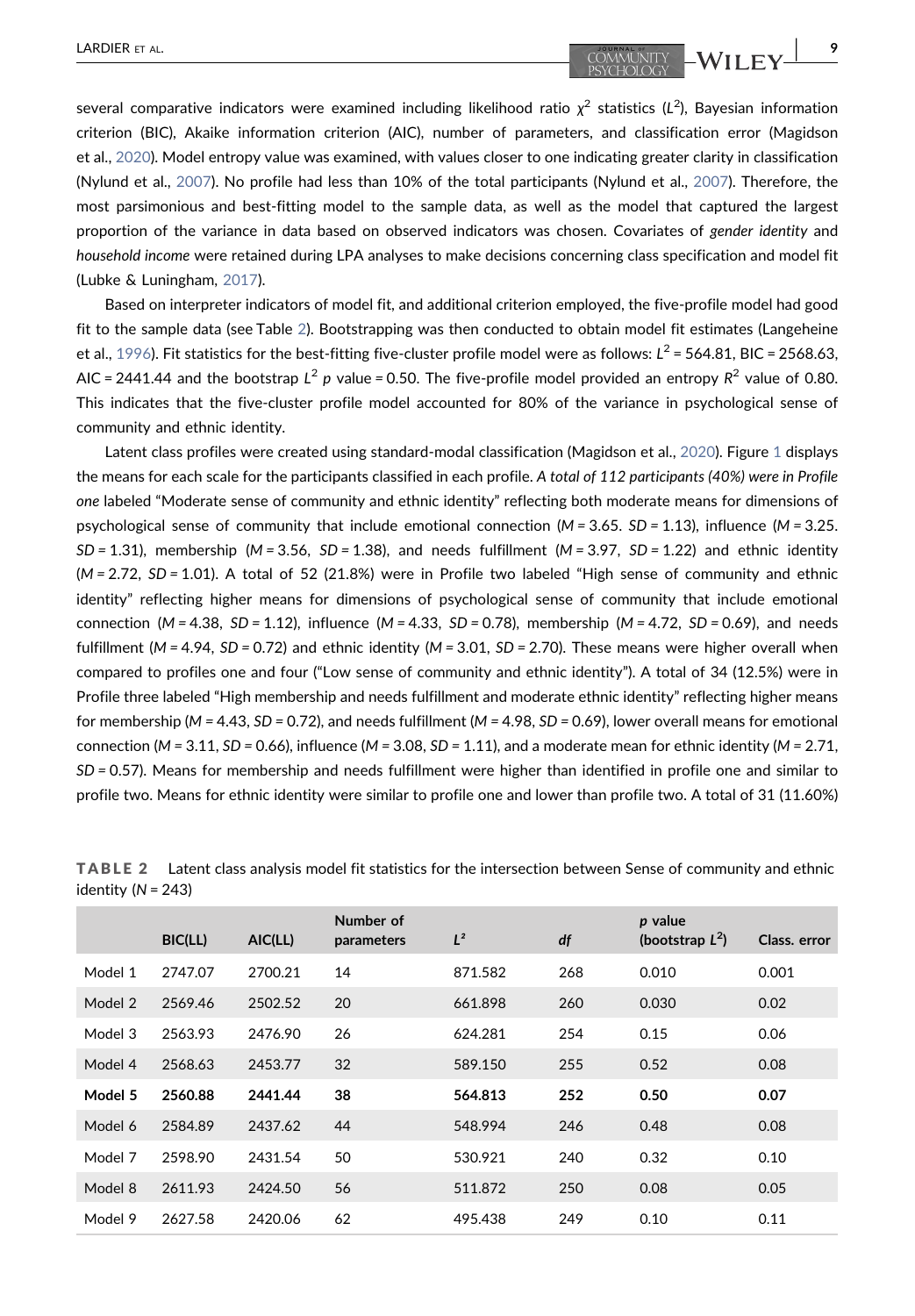<span id="page-9-0"></span>

FIGURE 1 Psychological sense of community and ethnic identity response probabilities by latent cluster

were in Profile four "Low sense of community and ethnic identity" reflection lower overall means for dimensions of psychological sense of community that include emotional connection  $(M = 1.20, SD = .1.17)$ , influence  $(M = 2.39,$  $SD = 0.63$ ), membership (M = 2.38,  $SD = 1.14$ ), and needs fulfillment (M = 2.55,  $SD = 1.00$ ) and ethnic identity (M = 2.50, SD = 0.83); this is when compared to profiles one ("Moderate Sense of Community and Ethnic Identity") and two ("High sense of community and ethnic identity"). Last, a total of 41 (15.1%) were in Profile five "Diminished sense of community and high ethnic identity" reflecting means for dimension of psychological sense of community that were greater than profile four "Low sense of community and ethnic identity" but less than those in identified in profile one "Moderate sense of community and ethnic identity": emotional connection ( $M = 2.55$ ,  $SD = 1.34$ ), influence (M = 3.11, SD = 1.24), membership (M = 2.45, SD = 1.63), and needs fulfillment (M = 3.68, SD = 1.32). Ethnic identity for this profile ( $M = 3.06$ ,  $SD = 0.51$ ) had a higher mean response like profile two.

Next, we examined for differences between profile groups on a set of conceptually related variables: intrapersonal psychological empowerment, civic engagement, and depression symptoms. Multivariate analysis of covariance (MANCOVA) was conducted with psychological sense of community and ethnic identity profiles as the grouping factor, and intrapersonal psychological empowerment, civic engagement, and depression symptoms as dependent variables (Table [3](#page-10-0)). Gender identity and household income were retained as covariates. Results of the MANCOVA indicated that after controlling for demographic characteristics, significant differences existed between psychological sense of community and ethnic identity latent profile on intrapersonal psychological empowerment, civic participation, and depression symptoms, as conceptually related variables.

Using pairwise univariate comparisons, we further examined and identified statistically significant differences on these variables between psychological sense of community and ethnic identity latent profiles. Those classified in Profile two "High sense of community and ethnic identity" reported significantly higher levels of intrapersonal psychological empowerment and civic participation, when compared to those in Profiles one "Moderate sense of community and ethnic identity," three "High membership and needs fulfillment and moderate ethnic identity," four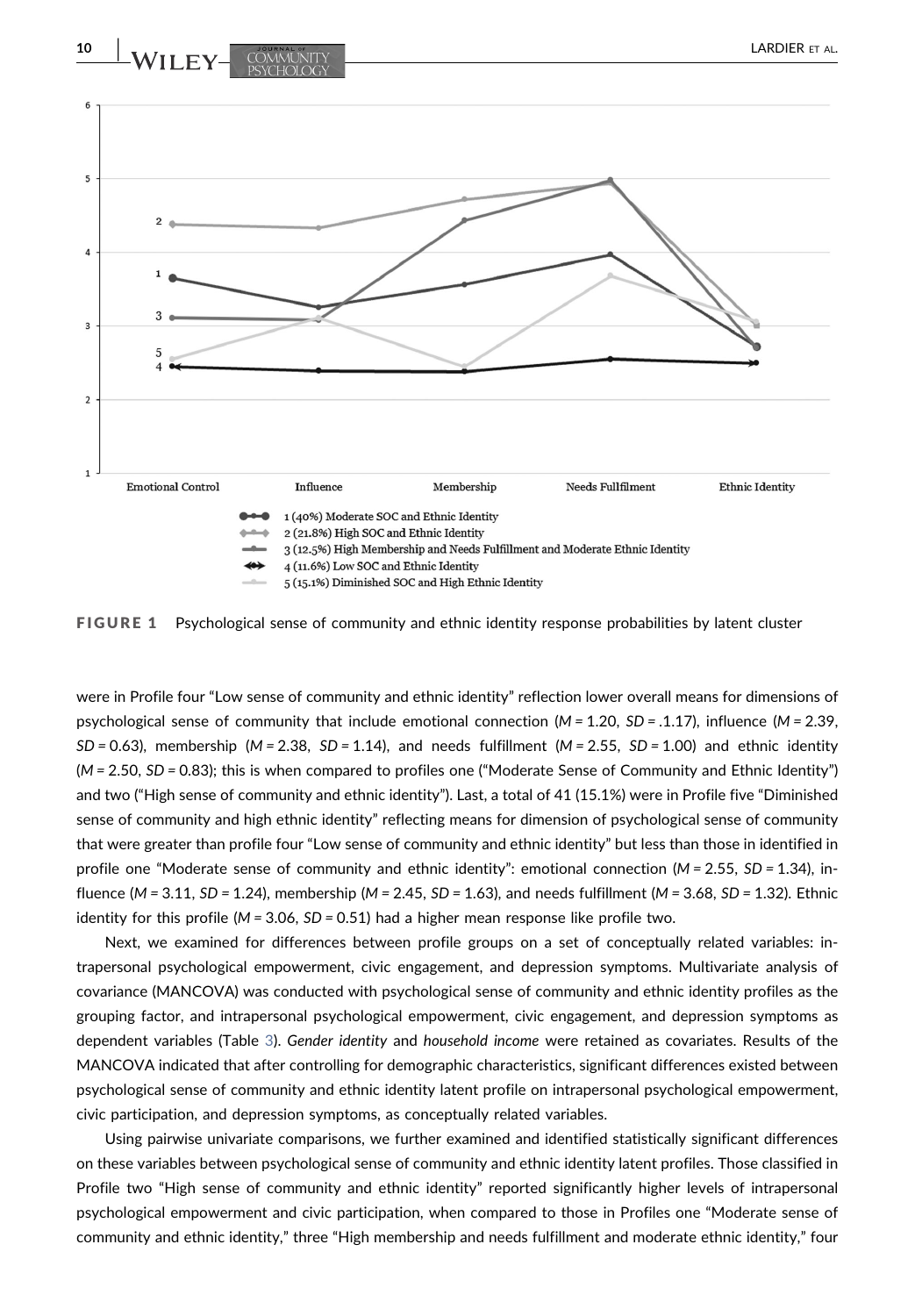<span id="page-10-0"></span>

|                                                                                                                                                                                                                   | Intrapersonal psychological empowerment |       | Civic participation |                     | Depression             |      |
|-------------------------------------------------------------------------------------------------------------------------------------------------------------------------------------------------------------------|-----------------------------------------|-------|---------------------|---------------------|------------------------|------|
|                                                                                                                                                                                                                   | Mean (95% Cl)                           | 55    | Mean (95% Cl)       | Mean (95% CI)       | Mean (95% CI)          | 5E   |
| 1. Moderate SOC and Ethnic Identity (40%)                                                                                                                                                                         | $3.31(3.24 - 3.38)$                     | 0.62  | 10.20 (9.36-11.04)  | 10.20 (9.36-11.04)  | $3.01(2.58 - 3.43)$    | 0.21 |
| 2. High SOC and Ethnic Identity (21.8%)                                                                                                                                                                           | $3.80(3.71 - 3.87)$                     | 0.69  | 9.96 (9.12-10.80)   | 9.96 (9.12-10.80)   | $3.69$ $(3.23 - 4.14)$ | 0.23 |
| High Membership and Needs Fulfillment<br>and Moderate Ethnic Identity (12.5%)<br><sub>က</sub>                                                                                                                     | $3.12(2.97 - 3.37)$                     | 1.31  | 9.76 (8.71-10.81)   | 9.76 (8.71-10.81)   | $3.11(2.58 - 3.63)$    | 0.30 |
| 4. Low SOC and Ethnic Identity (11.6%)                                                                                                                                                                            | $2.91(2.80 - 3.37)$                     | 1.91  | 11.84 (10.25-13.42) | 11.84 (10.25-13.42) | $1.81(1.20 - 2.43)$    | 0.26 |
| 5. Diminished SOC and High Ethnic<br>Identity (15.1%)                                                                                                                                                             | $3.30(3.21 - 3.40)$                     | œ.    | 10.88 (9.25-11.01)  | 10.88 (9.25-11.01)  | $3.05(2.27 - 3.83)$    | 0.39 |
| Univariate F(3, 826)                                                                                                                                                                                              | 26.99**                                 |       | $9.87*$             |                     | $2.05*$                |      |
| Mean different, $p < 0.05$                                                                                                                                                                                        | 1 > 3, 4                                |       | $1 \rangle 4$       |                     | 4 > 1,2,3              |      |
|                                                                                                                                                                                                                   | 5<br>2 > 1, 3, 4,                       |       | 2 > 1, 3, 4, 5      |                     | 5 > 1,2,3              |      |
|                                                                                                                                                                                                                   | 5 > 3                                   |       | $3 \times 4$        |                     |                        |      |
|                                                                                                                                                                                                                   |                                         | 5 > 3 |                     |                     |                        |      |
| Abbreviations: CI, confidence interval; MANCOVA, multivariate analysis of covariance; SOC, sense of community.<br>Note: Overall MANOVA: Wilks' Lambda = 0.75,<br>** $p < 0.01$ ; * $p < 0.05$ ; *** $p < 0.001$ . | $F(12, 990.54) = 13.01, p < 0.001.$     |       |                     |                     |                        |      |

MANCOVA results between psychological SOC-ethnic identity profile group (N = 243) TABLE 3 MANCOVA results between psychological SOC‐ethnic identity profile group (N = 243) TABLE 3

<span id="page-10-1"></span>

| 11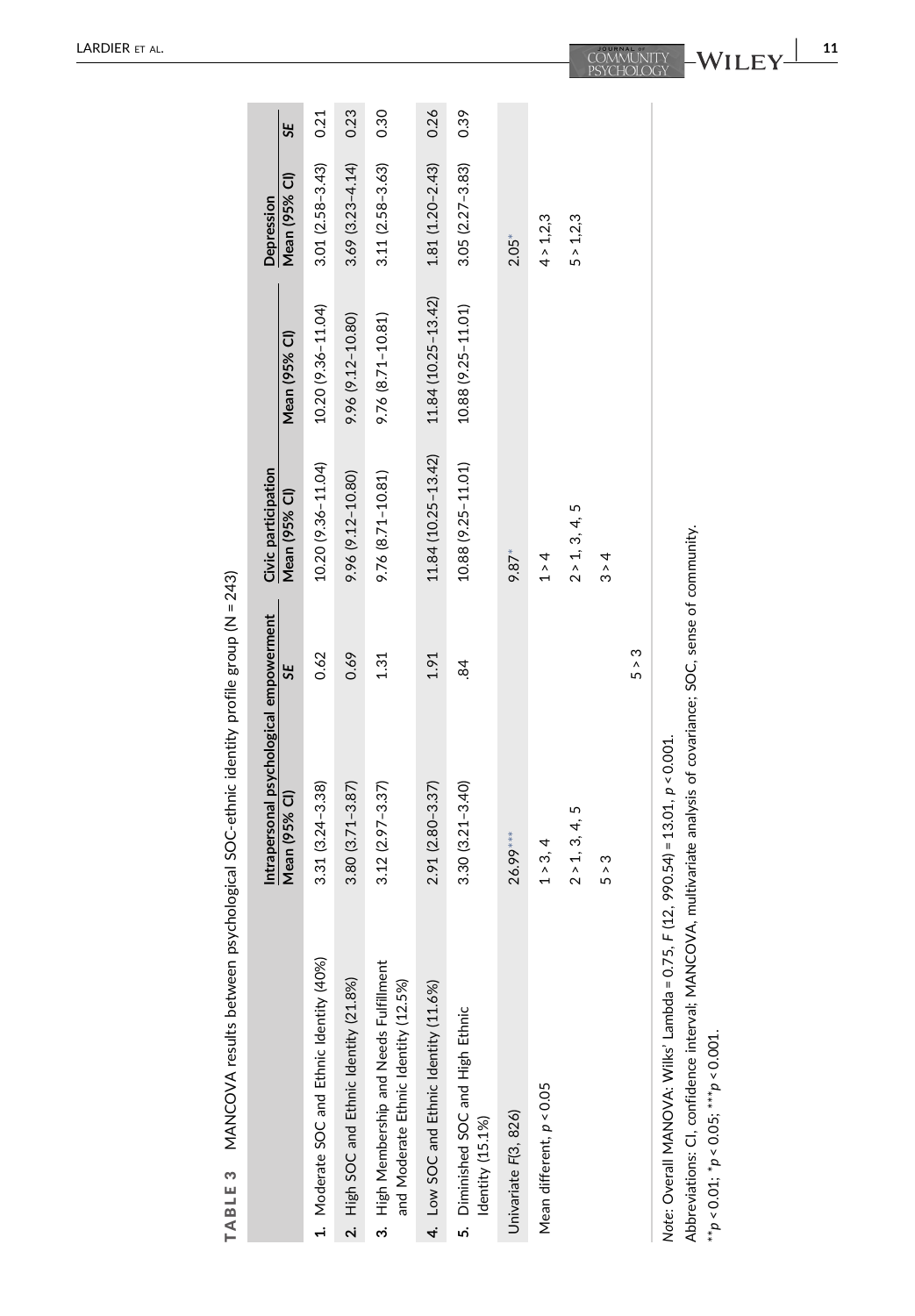12 | LARDIER ET AL.

"Low sense of community and ethnic identity" and five "Diminished sense of community and high ethnic identity." Those in Profile one "Moderate sense of community and ethnic identity" also showed higher mean scores on intrapersonal psychological empowerment when compared to those in Profiles three "High membership and needs fulfillment and moderate ethnic identity" and four "Low sense of community and ethnic identity." However, Profile one "Moderate sense of community and ethnic identity" only showed a higher mean value on civic participation, when compared to Profile four "Low sense of community and ethnic identity." Interestingly, Profile three "High membership and needs fulfillment and moderate ethnic identity" had a higher mean value when compared to Profile four "Low sense of community and ethnic identity" on civic participation. Profile five "Diminished sense of community and high ethnic identity" had a significantly higher mean score on intrapersonal psychological empowerment and civic participation, when compared to Profile three "High Membership and Needs fulfillment and moderate ethnic identity." Last, both Profiles four "Low sense of community and ethnic identity" and five "Diminished sense of community and high ethnic identity" displayed high mean scores on depression symptoms, compared to those in remaining profile groups.

## 8 | DISCUSSION

The connection between psychological sense of community and ethnic identity among racial‐ethnic minority young adults has been under‐examined (Lardier, [2018](#page-15-0); Rivas‐Drake, [2012;](#page-17-1) Umaña‐Taylor et al., [2014](#page-18-1)). However, investigation of heterogeneity among homogenous subgroups through LPA based on perceptions of psychological sense of community and ethnic identity on developmental outcomes warrants further investigation. The current study investigated the dynamics between psychological sense of community and ethnic identity among predominantly young adults of color. Latent profile groups were tested with conceptually related indicators—for example, intrapersonal psychological empowerment, civic engagement, and depression symptoms. Results provide some insight into the connection between psychological sense of community and ethnic identity, as well as the heterogeneity of these constructs.

As an extension of the existing research, the current study hypothesized that young adults who exhibited greater psychological sense of community and ethnic identity would have increased mean scores on intrapersonal psychological empowerment and civic engagement. In support of this hypothesis, results indicated that the largest proportion of participants (69.8%) were between Profiles one "Moderate sense of community and ethnic identity" and two "High sense of community and ethnic identity." MANCOVA results indicated that nearly 70% of the sample had moderate to high psychological sense of community and ethnic identity. More specifically, those in Profile two "High sense of community and ethnic identity" had mean scores that were higher on intrapersonal psychological empowerment and civic engagement. Similarly, those in Profile one "Moderate sense of community and ethnic identity" showed higher mean composite scores on intrapersonal psychological empowerment, when compared to Profiles three "High membership and needs fulfillment and moderate ethnic identity" and four "Low sense of community and ethnic identity." Further, Profile one "Moderate sense of community and ethnic identity" had mean composite scores that were higher on civic participation when compared to Profile four "Low sense of community and ethnic identity." This may suggest that there is a relationship between psychological sense of community and experiencing greater ethnic identity, and that these dimensions are also associated with empowerment‐based outcomes related to civic action (e.g., intrapersonal psychological empowerment and civic engagement). Prior studies support this assertion, given the independent association between psychological sense of community and ethnic identity with empowerment outcomes such as action and social change (Chavis & Wandersman, [2002](#page-14-3); Lardier, [2018](#page-15-0); Peterson et al., [2011;](#page-17-16) Speer et al., [2013\)](#page-17-5).

Interestingly, Profile three "High membership and needs fulfillment and moderate ethnic identity" yielded some interesting findings. In the MANCOVA model, Profile three showed a significant difference in civic participation when compared to Profile four "Low sense of community and ethnic identity." These findings presented some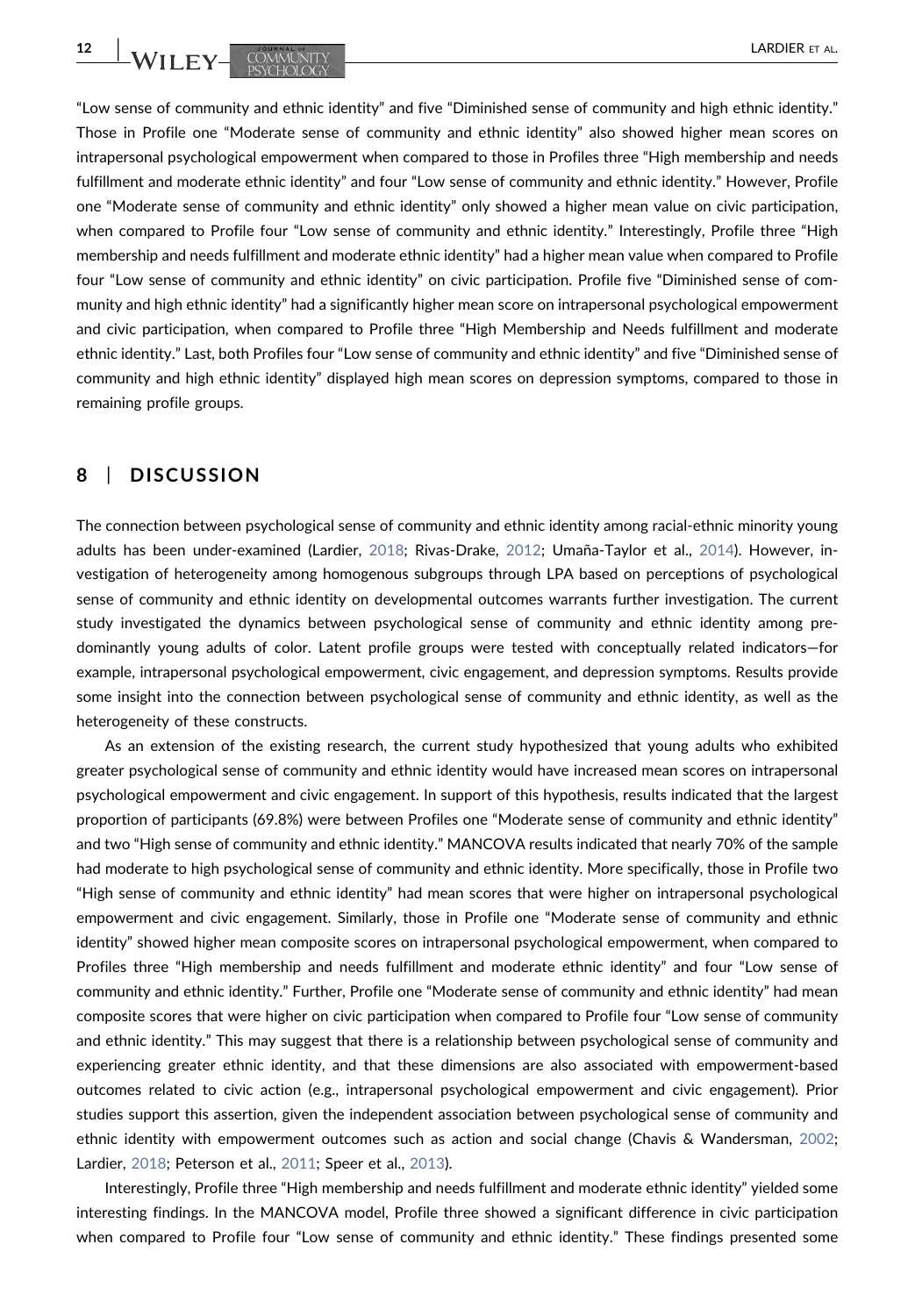indication that membership and needs fulfillment may be important components, in tandem with ethnic group identity, when connected with civic participation. This somewhat supports the claim from prior scholars (e.g., Prati et al., [2020\)](#page-17-4) that psychological sense of community may be driven predominantly by needs fulfillment. It also points toward the idea that membership and needs fulfillment, as dimensions of the larger psychological sense of community construct, may have a more prominent conceptual and empirical connection to ethnic identity than the other dimensions of psychological sense of community—influence and emotional connection. Such findings are supported conceptually by prior writings drawing the connection between community belongingness and ethnic identity—wherein those who identify more closely with their ethnic group tend to perceive greater membership to their community and have a stronger perception that their needs and needs of community can be fulfilled (e.g., Cross, [1991](#page-14-5); Umaña‐Taylor et al., [2004](#page-18-6), [2014](#page-18-1)).

Furthermore, we hypothesized that young adults exhibiting lower psychological sense of community and ethnic identity would have higher depression symptoms scores. These findings align with prior work that supports that lower psychological sense of community and ethnic identity are often positively associated emotional distress, depression symptoms, and alienation (e.g., Garcia‐Reid et al., [2013;](#page-15-2) Hombrados‐Mendieta et al., [2013](#page-15-20); Lardier Jr., Barrios, Forenza, et al., [2019;](#page-15-4) Piña‐Watson et al., [2017](#page-17-19); Terry et al., [2019;](#page-18-2) Umaña‐Taylor et al., [2014](#page-18-1)). Unlike prior studies, using person‐centered analyses helps to elucidate the role that both lower levels of psychological sense of community and ethnic identity have together with depression symptoms, supporting the importance of these dimensions in mental health.

Beyond the noted outcomes, study results also provide some support for person-centered approaches in analyzing and connecting theoretically‐related constructs such as psychological sense of community and ethnic identity. Additional analyses would further support that both psychological sense of community and ethnic identity may have a theoretically stronger relationship than previously purported. Furthermore, it situates these constructs as part of a larger body of literature that has examined the association between psychological sense of community and ethnic identity, but not as profile constructs. Therefore, we may be able to build on both psychological sense of community theory and theories surrounding ethnic identity by expanding our understanding of how both these constructs mutually support and reinforce one another. Moreover, connecting profile constructs of psychological sense of community and ethnic identity with conceptually related variables (e.g., intrapersonal psychological empowerment, civic engagement, and depression symptoms) adds to how we understand the connection between these variables, providing implications for community programming.

## 8.1 | Limitations

There are several notable limitations to consider when interpreting the results from this study. First, data are crosssectional from a U.S. southwestern urban community. Given that the U.S. southwest has a predominant Hispanic/ Chicano(a)/Spanish and Native American/American Indian population, outcomes may not be generalizable to other locations in the United States and to other Hispanic/Latinx groups. Future research should be conducted to examine and replicate findings for consistency. A related area for future thinking is the COVID‐19 pandemic and socio-political activism in the United States (i.e., Black Lives Matter Movements). While this study did not take place during the COVID‐19 pandemic and the socio‐political activism in the United States (i.e., Black Lives Matter Movements), it is likely that these social realities may shift our understanding of such constructs and may even influence the outcomes of future studies. Given these historical realities, it is important that future studies account for these shifts in sociopolitical perceptions and realities. Second, within group differences were unexamined. For instance, although demographically labeled "Hispanic" or "Chicano/a," and "Spanish," there are likely within group variations specific to these identities, given the historical context of the United States southwest and the ways in which individuals make meaning of their identity based on immigration status, whether they are also indigenous, or predominantly identify as Spanish (Gallegos, [2017](#page-15-21)). These contexts are despairingly underexplored and deserve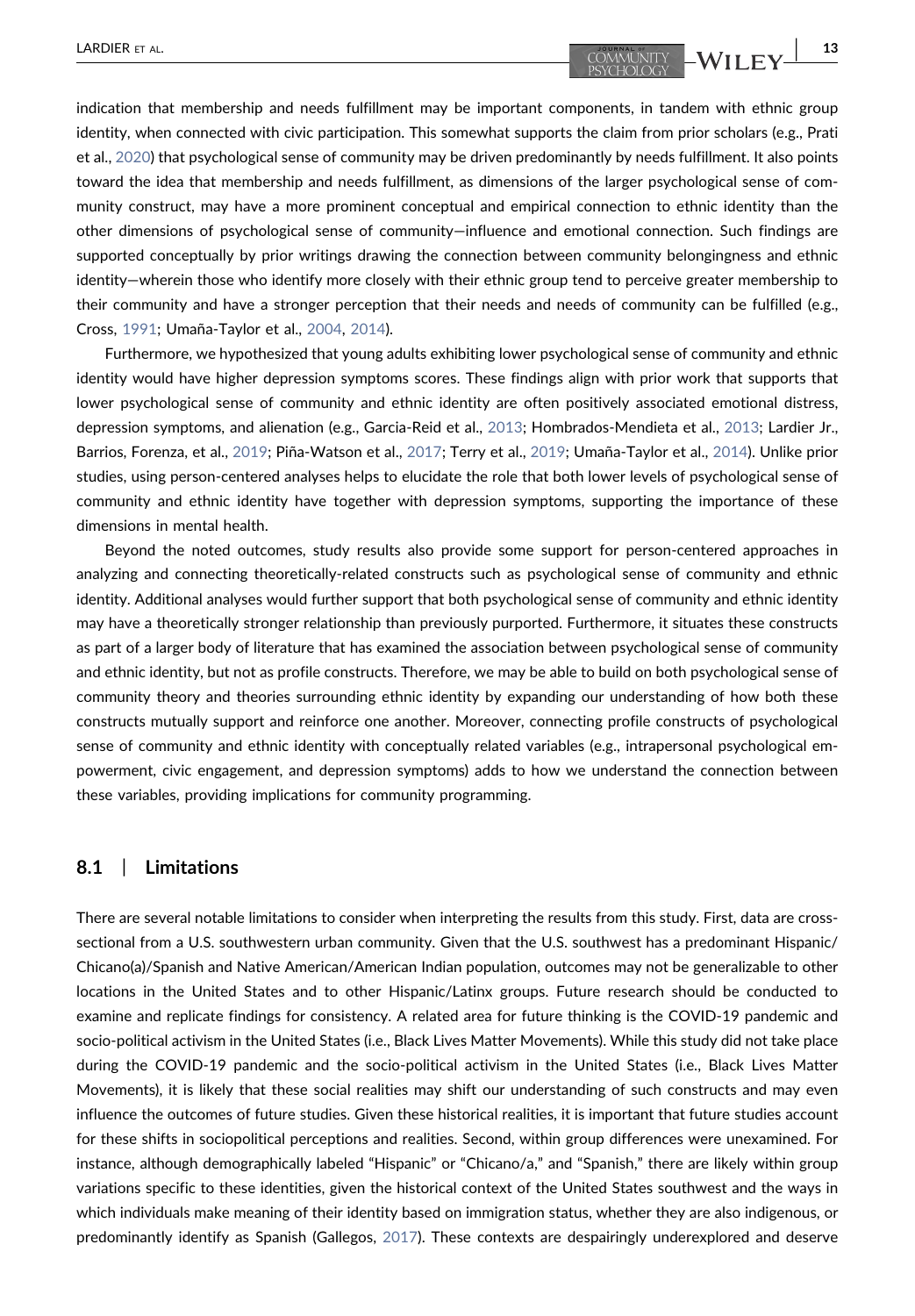deeper attention in relation to these constructs but also others relevant to human development. Third, we were unable to engage in between‐group analyses that would have provided greater nuance to understanding heterogeneity in subgroups based on constructs of psychological sense of community and ethnic identity. Future research should focus on examining such between‐group differences to fully elucidate variations between manifestations of subgroups based on concepts of psychological sense of community and ethnic identity. Last, subdimensions of the MEIM‐R were not included in the LPA due to issues with power—related to the sample size. However, future research is encouraged to build on this study to explore both subdimensions of psychological sense of community and ethnic identity through the MEIM in LPA and on conceptually related variables.

# 9 | CONCLUSION

Findings from this study have implications for the field of community psychology and human development, as well as more specifically settings that support community and group belongingness, such as community‐based organizations. Results, for example, suggest that profiles of psychological sense of community and ethnic identity are heterogeneous. Supporting and encouraging cultural community activities and activist‐based organizing events can possibly help achieve stronger sense of community and ethnic identity among young adults, which can therefore result in positive developmental outcomes among this group. The Black Lives Matter Movements provides a concrete example of young activists of colors coming together to challenge systemic racial oppression and discrimination. The solidarity in this movement begins to support tacitly the importance of community and identity to improve the lives of those affected by social and systemic oppression.

Within the context of mental health concerns such as depression, it becomes clear that there are complexities, wherein those who feel disconnected from both their community and cultural group are likely to feel depressed, hopeless, and isolated (Lardier Jr., Barrios, Forenza, et al., [2019](#page-15-4); Lardier Jr., Barrios, Garcia-Reid, et al., [2019;](#page-15-11) Lardier, Garcia‐Reid, et al., [2019](#page-16-10); Lardier, Opera, et al., [2019\)](#page-16-2). It is critical to identify ways to encourage community belongingness and mechanisms to build ethnic group identity—not only to diminish feelings of depression and hopelessness, but more importantly to encourage belongingness and wellness. In line with this idea, there is also an association between positive feelings of community and ethnic group connection and civic engagement and empowerment, which have also been tied to hopefulness (Christens et al., [2018](#page-14-11)) and healing (Ginwright, [2015](#page-15-22)).

Based upon these recommendations, findings position the role of community belongingness or psychological sense of community and ethnic identity as important programmatic mechanisms to achieve not only empowerment but relieve mental health burdens. One way to realize this is through the development of community programs to support BIPOC young adults. This may be achieved through the creation of a programmatic space that imbeds the cultural values of BIPOC young adults into program principles and activities. Moreover, these programs can focus on developing a robust mentorship network of BIPOC community leaders and stakeholders to support BIPOC young adults in socially connecting with one another—that is, building community and ethnic-racial group attachment—as well as bridging and bonding these young adults with other important community networks focused on solidarity and empowerment. This is not to say that such programmatic access points can fully address disconnections resulting from inequality and oppression among BIPOC (Lardier Jr., Barrios, Forenza, et al., [2019](#page-15-4); Lardier Jr., Barrios, Garcia‐Reid, et al., [2019](#page-15-11); Lardier, Garcia‐Reid, et al., [2019;](#page-16-10) Lardier, Opera, et al., [2019](#page-16-2)), but it may provide one of a small number of outlets to promote community building, connection, and solidarity. Because BIPOC young adults often lack access to such programmatic locations due to most available programs (though still woefully limited) being focused on youth below the age of 18 years, community leaders and program coordinators need to identify funding to develop and maintain such programs for BIPOC young adults. Doing so may help support community building, and racial‐ethnic cultural solidarity focused on empowering and framing ways to resist the increasing rise in racism, oppression, and division.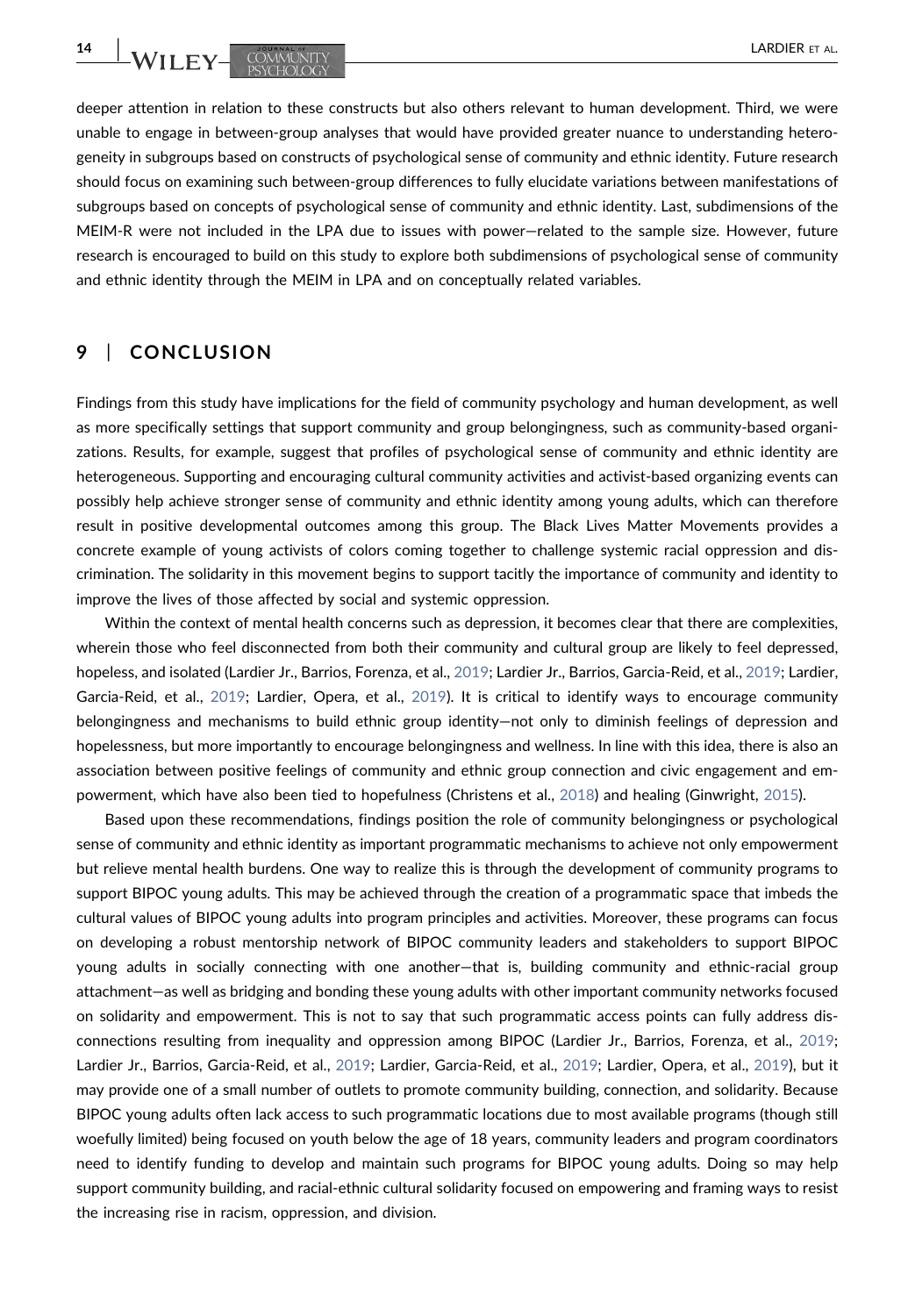Dr. Opara is supported with funding from the National Institutes of Health, Office of the Director (1DP5OD029636) and partial support from a National Institute of Mental Health education grant (R25‐ MH087217). This study was supported by the UNM College of Education & Human Sciences (COEHS) through start‐up funds.

#### PEER REVIEW

The peer review history for this article is available at <https://publons.com/publon/10.1002/jcop.22686>

#### DATA AVAILABILITY STATEMENT

The data that support the findings of this study are available from the corresponding author upon reasonable request.

### ORCID

David T. Lardier **b** <https://orcid.org/0000-0002-7236-2049>

#### **REFERENCES**

<span id="page-14-12"></span>Aneshensel, C. S. (2012). Theory‐based data analysis for the social sciences. Sage Publications.

- <span id="page-14-1"></span>Bermea, A. M., Lardier, D. T., Jr., Forenza, B., Garcia‐Reid, P., & Reid, R. J. (2018). Communitarianism and youth empowerment: Motivation for participation in a community-based substance abuse prevention coalition. Journal of Community Psychology, 47, 49–62.
- <span id="page-14-9"></span>Bogat, G. A., Zarrett, N., Peck, S. C., & von Eye, A. (2012). The person‐oriented approach and community research. In L. Jason, & D. Glenwick (Eds.), Methodological approaches to community-based research (pp. 89-109). American Psychological Association.
- <span id="page-14-4"></span>Brittian, A. S., Kim, S. Y., Armenta, B. E., Lee, R. M., Umaña‐Taylor, A. J., Schwartz, S. J., Villalta, I. K., Zamboanga, B. L., Weisskirch, R. S., Juang, L. P., Castillo, L. G., & Hudson, M. L. (2015). Do dimensions of ethnic identity mediate the association between perceived ethnic group discrimination and depressive symptoms? Cultural Diversity and Ethnic Minority Psychology, 21(1), 41–53. <https://doi.org/10.1037/a0037531>
- <span id="page-14-6"></span>Brook, J. S., & Pahl, K. (2005). The protective role of ethnic and racial identity and aspects of an Africentric orientation against drug use among African American young adults. The Journal of Genetic Psychology, 166(3), 329–345.
- <span id="page-14-0"></span>Cantillon, D., Davidson, W. S., & Schweitzer, J. H. (2003). Measuring community social organization: Sense of community as a mediator in social disorganization theory. Journal of Criminal Justice, 31(4), 321–339. [https://doi.org/10.1016/](https://doi.org/10.1016/s0047-2352(03)00026-6) [s0047-2352\(03\)00026-6](https://doi.org/10.1016/s0047-2352(03)00026-6)
- <span id="page-14-2"></span>Chan, W. Y., Cattaneo, L. B., Mak, W. W. S., & Lin, W. Y. (2017). From moment to movement: Empowerment and resilience as a framework for collective action in Hong Kong. American Journal of Community Psychology, 59(1‐2), 120–132.
- Chavis, D. M., Hogge, J. H., McMillan, D. W., & Wandersman, A. (1986). Sense of community through Brunswik's lens: A first look. Journal of Community Psychology, 14(1), 24–40. [https://doi.org/10.1002/1520-6629\(198601\)14:1%](https://doi.org/10.1002/1520-6629(198601)14:1%3C24::aid-jcop2290140104%3E3.0.co;2-p) [3C24::aid-jcop2290140104%3E3.0.co;2-p](https://doi.org/10.1002/1520-6629(198601)14:1%3C24::aid-jcop2290140104%3E3.0.co;2-p)
- <span id="page-14-3"></span>Chavis, D. M., & Wandersman, A. (2002). Sense of community in the urban environment: A catalyst for participation and community development, A Quarter Century of Community Psychology (pp. 265–292). Springer.
- <span id="page-14-11"></span>Christens, B. D., Byrd, K., Peterson, N. A., & Lardier, D. T. (2018). Critical hopefulness among urban high school students. Journal of Youth and Adolescence, 47, 1–14.
- <span id="page-14-10"></span>Christens, B. D., Collura, J. J., & Tahir, F. (2013). Critical hopefulness: A person‐centered analysis of the intersection of cognitive and emotional empowerment. American Journal of Community Psychology, 52(1-2), 170-184. [https://doi.](https://doi.org/10.1007/s10464-013-9586-2) [org/10.1007/s10464-013-9586-2](https://doi.org/10.1007/s10464-013-9586-2)
- <span id="page-14-7"></span>Corneille, M. A., & Belgrave, F. Z. (2007). Ethnic identity, neighborhood risk, and adolescent drug and sex attitudes and refusal efficacy: The urban African American girls' experience. Journal of Drug Education, 37, 177–190. [https://doi.](https://doi.org/10.2190/UJ17-34J7-U306-2822) [org/10.2190/UJ17](https://doi.org/10.2190/UJ17-34J7-U306-2822)‐34J7-U306-2822

<span id="page-14-5"></span>Cross, W. E., Jr. (1991). Shades of black: Diversity in African‐American identity. Temple University Press.

<span id="page-14-8"></span>Ferrari, L., Rosnati, R., Manzi, C., & Benet‐Martínez, V. (2015). Ethnic identity, bicultural identity integration, and psychological well‐being among transracial adoptees: A longitudinal study. New Directions for Child and Adolescent Development, 2015(150), 63–76.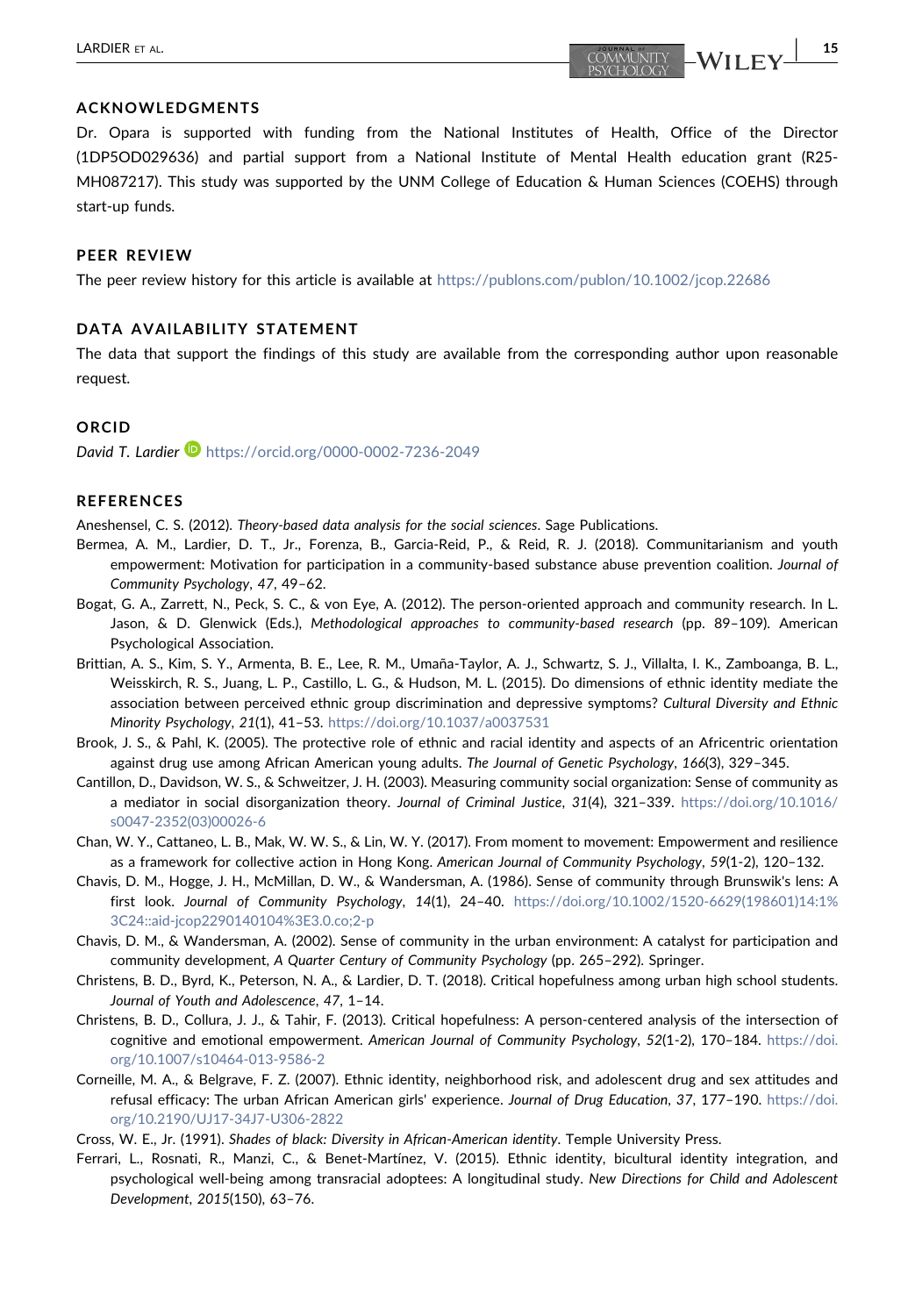- <span id="page-15-21"></span>Gallegos, B. (2017). Postcolonial indigenous performances: Coyote musings on Genízaros, hybridity, education, and slavery, Postcolonial indigenous performances (pp. 1–20). Springer.
- <span id="page-15-7"></span>García‐Cid, A., Gómez‐Jacinto, L., Hombrados‐Mendieta, I., Franco, M. M., & Moscato, G. (2020). Discrimination and psychosocial well-being of migrants in Spain: The moderating role of sense of community. Frontiers in Psychology, 11, 2235.
- <span id="page-15-2"></span>Garcia‐Reid, P., Hamme Peterson, C., Reid, R. J., & Peterson, N. A. (2013). The protective effects of sense of community, multigroup ethnic identity, and self‐esteem against internalizing problems among Dominican youth: Implications for social workers. Social Work in Mental Health, 11(3), 199-222. <https://doi.org/10.1080/15332985.2013.774923>
- <span id="page-15-22"></span>Ginwright, S. (2015). Hope and healing in urban education: How urban activists and teachers are reclaiming matters of the heart. Routledge.
- <span id="page-15-12"></span>Gutierrez, L. (1988). Culture and consciousness in the Chicano community: An empowerment perspective. Paper presented at the American Psychological Association 96th Annual Conference, Atlanta, GA.
- <span id="page-15-8"></span>Gutiérrez, L. (1989). Critical consciousness and Chicano identity: An exploratory analysis. In G. Romero (Ed.), Estudios chicanos and the politics of community (pp. 35–53). Berkeley, CA: NACS (National Association for Chicano Studies) Press.
- <span id="page-15-10"></span>Gutiérrez, L., GlenMaye, L., & DeLois, K. (1995). The organizational context of empowerment practice: Implications for social work administration. Social Work, 40(2), 249–258.
- <span id="page-15-9"></span>Gutiérrez, L. M. (1995). Understanding the empowerment process: Does consciousness make a difference? Social Work Research, 19(4), 229–237.
- <span id="page-15-13"></span>Hipolito‐Delgado, C., & Lee, C. (2007). Empowerment theory for the professional school counselor: A manifesto for what really matters. Professional School Counseling, 10(4), 327–332.
- <span id="page-15-15"></span>Hipolito‐Delgado, C. P., & Zion, S. (2015). Igniting the fire within marginalized youth: The role of critical civic inquiry in fostering ethnic identity and civic self‐efficacy. Urban Education, 5, 371. [https://doi.org/10.1177/](https://doi.org/10.1177/0042085915574524) [0042085915574524](https://doi.org/10.1177/0042085915574524)
- <span id="page-15-20"></span>Hombrados‐Mendieta, M. I., Gomez‐Jacinto, L., Dominguez‐Fuentes, J. M., & Garcia‐Leiva, P. (2013). Sense of community and satisfaction with life among immigrants and the native population. Journal of Community Psychology, 41(5), 601–614.
- <span id="page-15-17"></span>Howard, M. C., & Hoffman, M. E. (2017). Variable-centered, person-centered, and person-specific approaches: Where theory meets the method. Organizational Research Methods 1094428117744 021
- <span id="page-15-16"></span>Hughes, D., Witherspoon, D., Rivas‐Drake, D., & West‐Bey, N. (2009). Received ethnic–racial socialization messages and youths' academic and behavioral outcomes: Examining the mediating role of ethnic identity and self‐esteem. Cultural Diversity and Ethnic Minority Psychology, 15(2), 112–124. <https://doi.org/10.1037/a0015509>
- <span id="page-15-5"></span>Jason, L. A., Stevens, E., & Ram, D. (2015). Development of a three-factor psychological sense of community scale. Journal of Community Psychology, 43(8), 973–985.
- <span id="page-15-18"></span>Jeffreys, M., Rozenman, M., Gonzalez, A., Warnick, E. M., Dauser, C., Scahill, L., Woolston, J., & Robin Weersing, V. (2016). Factor structure of the parent-report Mood and Feelings Questionnaire (MFQ) in an outpatient mental health sample. Journal of Abnormal Child Psychology, 44(6), 1111–1120.
- <span id="page-15-3"></span>Kenyon, D. B., & Carter, J. S. (2011). Ethnic identity, sense of community, and psychological well‐being among northern plans American Indian Youth. Journal of Community Psychology, 39(1), 1–9.
- <span id="page-15-14"></span>Kiang, L., Yip, T., Gonzales‐Backen, M., Witkow, M., & Fuligni, A. J. (2006). Ethnic identity and the daily psychological well‐ being of adolescents from Mexican and Chinese backgrounds. Child Development, 77(5), 1338–1350.
- <span id="page-15-6"></span>Kushitor, M. K., Peterson, M. B., Asante, P. Y., Dodoo, N. D., Boatemaa, S., Awuah, R. B., Agyei, F., Sakyi, L., Dodoo, F. N., & de‐Graft Aikins, A. (2018). Community and individual sense of trust and psychological distress among the urban poor in Accra, Ghana. PLoS One, 13(9), e0202818.
- <span id="page-15-19"></span>Langeheine, R., Pannekoek, J., & Van de Pol, F. (1996). Bootstrapping goodness‐of‐fit measures in categorical data analysis. Sociological Methods & Research, 24(4), 492–516.
- <span id="page-15-0"></span>Lardier, D. T. (2018). An examination of ethnic identity as a mediator of the effects of community participation and neighborhood sense of community on psychological empowerment among urban youth of color. Journal of Community Psychology, 46, 551–566. <https://doi.org/10.1002/jcop.21958>
- <span id="page-15-1"></span>Lardier, D. T. Jr. (2019). Substance use among urban youth of color: Exploring the role of community‐based predictors, ethnic identity, and intrapersonal psychological empowerment. Cultural Diversity and Ethnic Minority Psychology, 25(1), 91–103.
- <span id="page-15-4"></span>Lardier, D. T., Jr., Barrios, V. R., Forenza, B., Herr, K. G., Bergeson, C., Suazo, C. M., & Reid, R. J. (2019). Contextualizing negative sense of community and disconnection among urban youth of color: "Community… We ain't got that". Journal of Community Psychology, 48(3), 834–848.
- <span id="page-15-11"></span>Lardier, D. T., Jr., Barrios, V. R., Garcia‐Reid, P., & Reid, R. J. (2019). A latent class analysis of cognitive empowerment and ethnic identity: An examination of heterogeneity between profile groups on dimensions of emotional psychological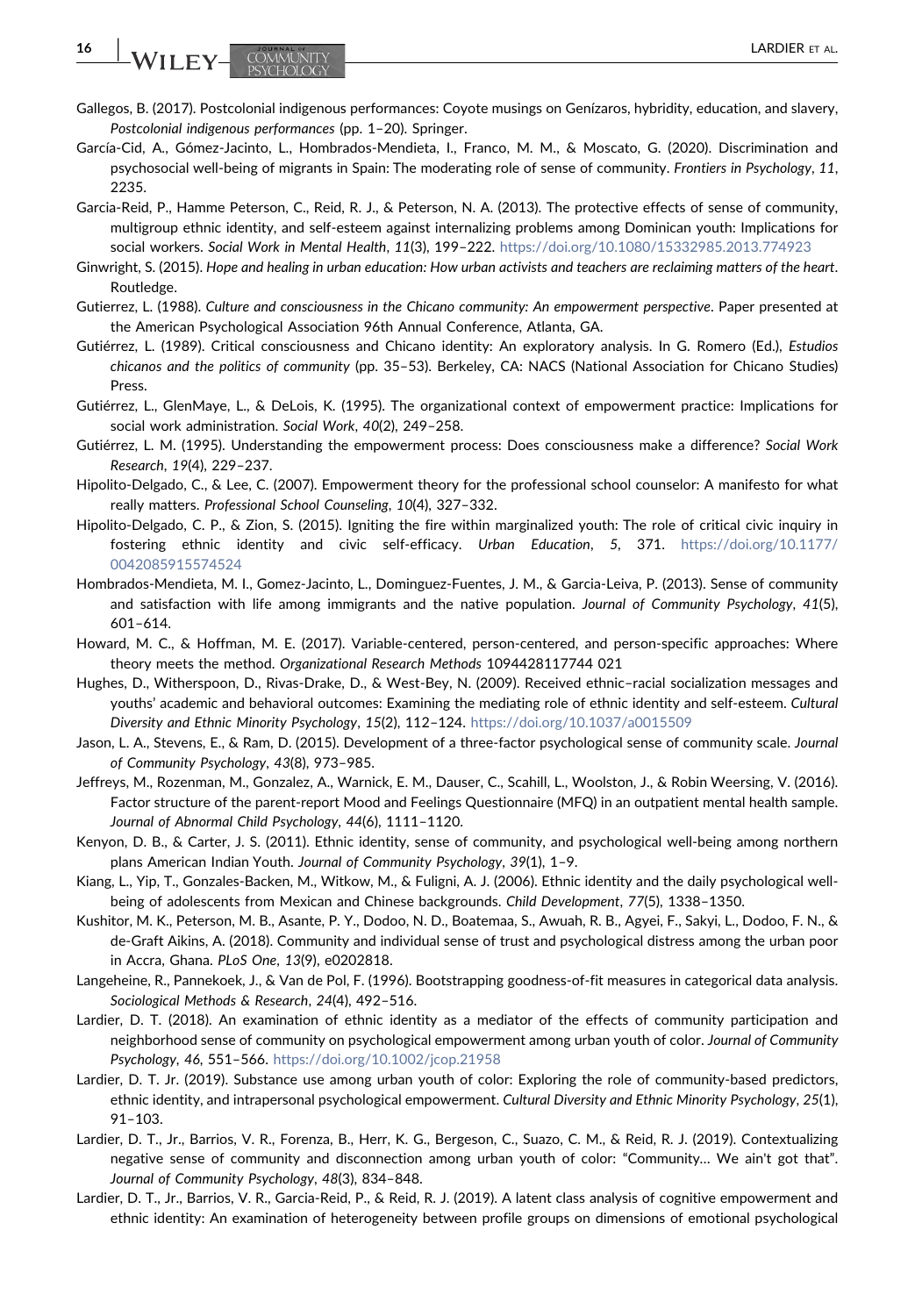empowerment and social justice orientation among urban youth of color. Journal of Community Psychology, 47, 1530–1547.

- <span id="page-16-8"></span>Lardier, D. T., Garcia‐Reid, P., & Reid, R. J. (2018). The interacting effects of psychological empowerment and ethnic identity on indicators of well-being among youth of color. Journal of Community Psychology, 46, 489-501.
- <span id="page-16-10"></span>Lardier, D. T., Garcia‐Reid, P., & Reid, R. J. (2019). The examination of cognitive empowerment dimensions on intrapersonal psychological empowerment, psychological sense of community, and ethnic identity among urban youth of color. The Urban Review, 51, 1–21.
- <span id="page-16-11"></span>Lardier, D. T., Jr., MacDonnell, M., Barrios, V. R., Garcia-Reid, P., & Reid, R. J. (2017). The moderating impact of neighborhood sense of community on predictors of substance use among Hispanic urban youth. Journal of Ethnicity in Substance Abuse, 15(4), 1–26. <https://doi.org/10.1080/15332640.2016.1273810>
- <span id="page-16-5"></span>Lardier, D. T., Jr., Opara, I., Cantu, I., Garcia‐Reid, P., & Reid, R. J. (2021). The brief sense of community scale: Testing dimensionality and measurement invariance by gender among Hispanic/Latinx youth. Journal of Community Psychology.1–17.
- <span id="page-16-2"></span>Lardier, D. T., Opara, I., Bergeson, C., Herrera, A., Garcia-Reid, P., & Reid, R. J. (2019). A study of psychological sense of community as a mediator between supportive social systems, school belongingness, and outcome behaviors among urban high school students of color. Journal of Community Psychology, 47, 1-20. <https://doi.org/10.1002/jcop.22182>
- <span id="page-16-3"></span>Lardier, D. T., Opara, I., Garcia‐Reid, P., & Reid, R. J. (2020a). The cognitive empowerment scale: Multigroup confirmatory factor analysis among youth of color. Child and Adolescent Social Work Journal, 37, 179–193. [https://doi.org/10.1007/](https://doi.org/10.1007/s10560-019-00647-2) [s10560-019-00647-2](https://doi.org/10.1007/s10560-019-00647-2)
- <span id="page-16-4"></span>Lardier, D. T., Opara, I., Garcia‐Reid, P., & Reid, R. J. (2020b). The mediating role of ethnic identity and social justice orientation between community civic participation, psychological sense of community, and dimensions of psychological empowerment among adolescents of color. The Urban Review, 53, 1–21.
- <span id="page-16-9"></span>Lardier, D. T., Jr., Reid, R. J., & Garcia‐Reid, P. (2018). Validation of the brief sense of community scale among youth of color from an underserved urban community. Journal of Community Psychology, 46, 1062–1074.
- <span id="page-16-12"></span>Leviten‐Reid, C., Matthew, R., & Wardley, L. (2020). Sense of community belonging: Exploring the impact of housing quality, affordability, and safety among renter households. Journal of Community Practice, 28(1), 18–35.
- <span id="page-16-19"></span>Li, C. (2013). Little's test of missing completely at random. The Stata Journal, 13(4), 795–809.
- <span id="page-16-22"></span>Lubke, G. H., & Luningham, J. (2017). Fitting latent variable mixture models. Behaviour Research and Therapy, 98, 91–102.
- <span id="page-16-18"></span>Magidson, J., & Vermunt, J. K. (2004). Latent class models, The Sage handbook of quantitative methodology for the social sciences (pp. 175–198). Sage.
- <span id="page-16-20"></span>Magidson, J., Vermunt, J. K., & Madura, J. P. (2020). Latent class analysis. Sage.
- <span id="page-16-0"></span>Manzo, L. C., & Perkins, D. D. (2006). Finding common ground: The importance of place attachment to community participation and planning. Journal of Planning Literature, 20(4), 335–350.
- <span id="page-16-14"></span>Marcia, J. E. (1966). Development and validation of ego-identity status. Journal of Personality and Social Psychology, 3(5), 551–558.
- <span id="page-16-17"></span>McClain, S., Beasley, S. T., Jones, B., Awosogba, O., Jackson, S., & Cokley, K. (2016). An examination of the impact of racial and ethnic identity, impostor feelings, and minority status stress on the mental health of Black college students. Journal of Multicultural Counseling and Development, 44(2), 101–117.
- <span id="page-16-6"></span>McMillan, D. W. (2011). Sense of community, a theory not a value: A response to Nowell and Boyd. Journal of Community Psychology, 39(5), 507–519.

<span id="page-16-1"></span>McMillan, D. W., & Chavis, D. M. (1986). Sense of community: A definition and theory. Journal of Community Psychology, 14, 6–23. <https://doi.org/10.1002/1520-6629>

- <span id="page-16-13"></span>Miranti, R., & Evans, M. (2019). Trust, sense of community, and civic engagement: Lessons from Australia. Journal of Community Psychology, 47(2), 254–271.
- <span id="page-16-15"></span>Neblett, E. W., Jr., Hudson Banks, K., Cooper, S. M., & Smalls‐Glover, C. (2013). Racial identity mediates the association between ethnic-racial socialization and depressive symptoms. Cultural Diversity & Ethnic Minority Psychology, 19(2), 200–207. <https://doi.org/10.1037/a0032205>
- <span id="page-16-16"></span>Negy, C., Shreve, T. L., Jensen, B. J., & Uddin, N. (2003). Ethnic identity, self‐esteem, and ethnocentrism: A study of social identity versus multicultural theory of development. Cultural Diversity and Ethnic Minority Psychology, 9(4), 333–344.
- <span id="page-16-21"></span>Nylund, K. L., Asparouhov, T., & Muthén, B. O. (2007). Deciding on the number of classes in latent class analysis and growth mixture modeling: A Monte Carlo simulation study. Structural Equation Modeling: A Multidisciplinary Journal, 14(4), 535–569.
- <span id="page-16-7"></span>Ohbuchi, K.‐I., Fukushima, O., & Tedeschi, J. T. (1999). Cultural values in conflict management: Goal orientation, goal attainment, and tactical decision. Journal of Cross‐Cultural Psychology, 30(1), 51–71.
- Opara, I., Lardier, D. T., Durkee, M. I., Garcia‐Reid, P., & Reid, R. J. (2021). Ethnic identity as a moderator between HIV knowledge, viral hepatitis knowledge, and psychological antecedents among racial‐ethnic minority youth living in an urban community. Journal of Racial and Ethnic Health Disparities, 1–10.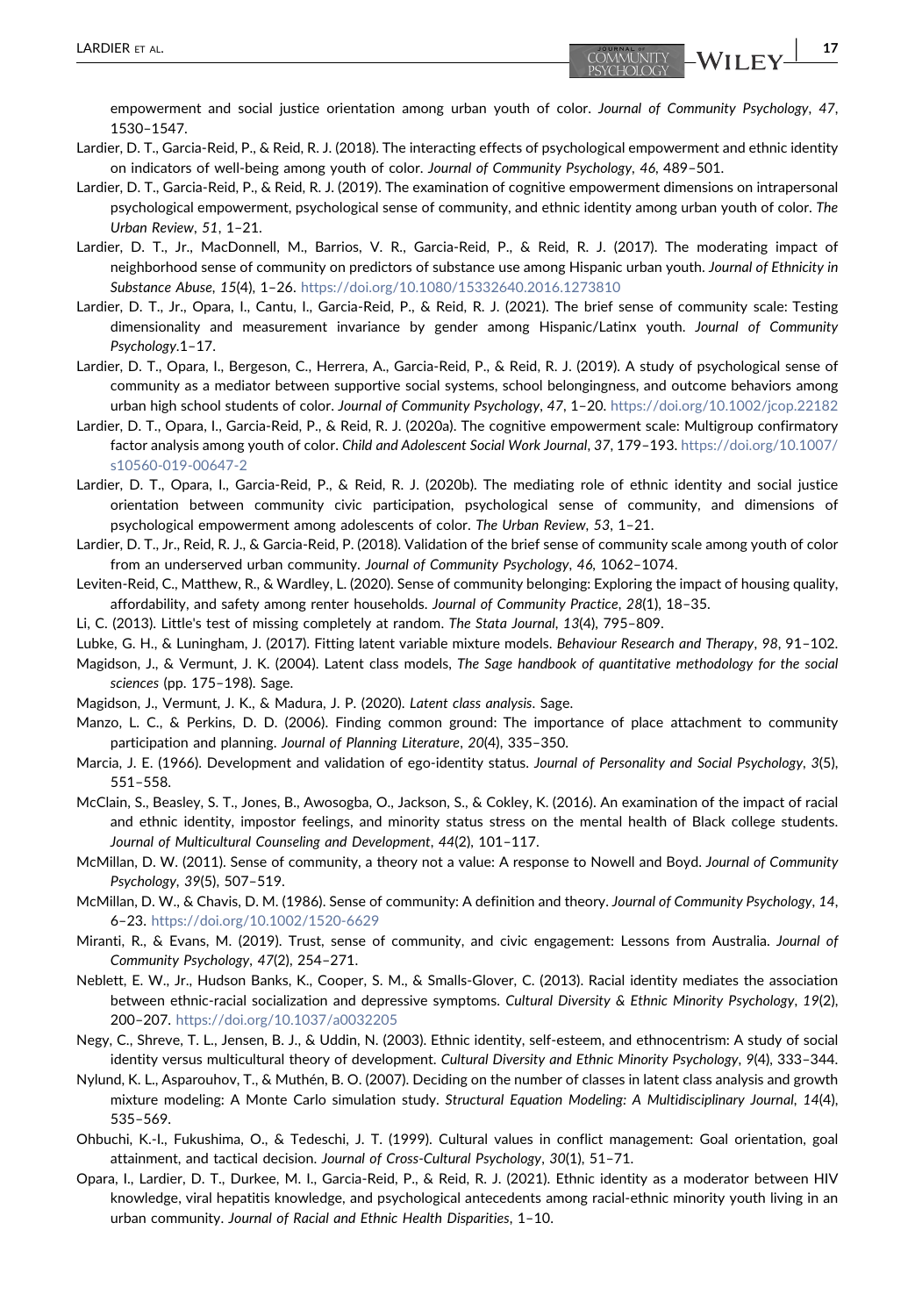- <span id="page-17-9"></span>Opara, I., Lardier, D. T., Garcia‐Reid, P., & Reid, R. J. (2021). Testing the Factor Structure of the Brief Sense of Community Scale among Black girls and the relationship with ethnic identity, empowerment and social support. Children and Youth Services Review, 127, 106095.
- <span id="page-17-12"></span>Opara, I., Rivera Rodas, E. I., Lardier, D. T., Garcia‐Reid, P., & Reid, R. J. (2019). Validation of the Abbreviated Socio‐Political Control Scale for Youth (SPCS‐Y) among urban girls of color. Child and Adolescent Social Work Journal, 37, 83–95. <https://doi.org/10.1007/s10560-019-00624-9>
- <span id="page-17-3"></span>Perkins, D. D., & Long, D. A. (2002). Neighborhood sense of community and social capital: A multilevel analysis. In A. Fisher, C. Sonn, & B. Bishop (Eds.), Psychological sense of community: Research, applications, and implications (pp. 291–318). Plenum.
- <span id="page-17-15"></span>Peterson, N. A., Lowe, J. B., Hughey, J., Reid, R. J., Zimmerman, M. A., & Speer, P. W. (2006). Measuring the intrapersonal component of psychological empowerment: Confirmatory factor analysis of the sociopolitic0al control scale. American Journal of Community Psychology, 38(3‐4), 287–297. <https://doi.org/10.1007/s10464-006-9070-3>
- <span id="page-17-13"></span>Peterson, N. A., Speer, P. W., & McMillan, D. W. (2008). Validation of a brief sense of community scale: Confirmation of the principal theory of sense of community. Journal of Community Psychology, 36(1), 61-73. [https://doi.org/10.1002/jcop.](https://doi.org/10.1002/jcop.20217) [20217](https://doi.org/10.1002/jcop.20217)
- <span id="page-17-16"></span>Peterson, N. A., Speer, P. W., & Peterson, C. H. (2011). Pathways to empowerment in substance abuse prevention: Citizen participation, sense of community, and police responsiveness in an urban U.S. setting. Global Journal of Community Psychology Practice, 1(3), 23–31. <http://www.gjcpp.org/>
- <span id="page-17-7"></span>Phinney, J. S. (1992). The multigroup ethnic identity measure a new scale for use with diverse groups. Journal of Adolescent Research, 7(2), 156–176. <https://doi.org/10.1177/074355489272003>
- <span id="page-17-10"></span>Phinney, J. S., Horenczyk, G., Liebkind, K., & Vedder, P. (2001). Ethnic identity, immigration, and well‐being: An interactional perspective. Journal of Social Issues, 57(3), 493–510. <https://doi.org/10.1111/0022-4537.00225>
- <span id="page-17-0"></span>Phinney, J. S., & Ong, A. D. (2007). Conceptualization and measurement of ethnic identity: Current status and future directions. Journal of Counseling Psychology, 54(3), 271–281. <https://doi.org/10.1037/0022-0167.54.3.271>
- <span id="page-17-19"></span>Piña‐Watson, B., Das, M., Molleda, L., & Camacho, C. (2017). Ethnic identity, life satisfaction, and depressive symptoms of Mexican descent adolescents: Self-esteem as a mediating mechanism. Hispanic Journal of Behavioral Sciences, 39(3), 283–296.
- <span id="page-17-6"></span>Prati, G., Cicognani, E., & Albanesi, C. (2018). The influence of school sense of community on students' well‐being: A multilevel analysis. Journal of Community Psychology, 46(7), 917–924.
- <span id="page-17-4"></span>Prati, G., Procentese, F., Albanesi, C., Cicognani, E., Fedi, A., Gatti, F., Mannarini, T., Rochira, A., Tartaglia, S., Boyd, N., Nowell, B., & Gattino, S. (2020). Psychometric properties of the Italian version of the sense of community responsibility scale. Journal of Community Psychology, 48, 1770–1790.
- <span id="page-17-2"></span>Ramos‐Vidal, I., Palacio, J., Uribe, A., Villamil, I., & Castro, B. (2020). Sense of community, psychological empowerment, and relational structure at the individual and organizational levels: Evidence from a multicase study. Journal of Community Psychology, 48(2), 398–413.
- <span id="page-17-1"></span>Rivas‐Drake, D. (2012). Ethnic identity and adjustment: The mediating role of sense of community. Cultural Diversity and Ethnic Minority Psychology, 18(2), 210–215. <https://doi.org/10.1037/a0027011>
- <span id="page-17-8"></span>Rivas‐Drake, D., Jagers, R. J., & Martinez, K. J. (2019). Race, ethnicity, and socio‐emotional health, Keeping students safe and helping them thrive: A collaborative handbook on school safety, mental health, and wellness (pp. 113–141). Praeger/ ABC‐CLIO.
- Rivas‐Drake, D., Syed, M., Umaña‐Taylor, A., Markstrom, C., French, S., & Schwartz, S. J., Ethnic and Racial Identity in the 21st Century Study Group. (2014). Feeling good, happy, and proud: A meta‐analysis of positive ethnic–racial affect and adjustment. Child Development, 85(1), 77–102.
- <span id="page-17-14"></span>Schwartz, S. J., Syed, M., Yip, T., Knight, G. P., Umaña‐Taylor, A. J., Rivas‐Drake, D., & Lee, R. M. (2014). Methodological issues in ethnic and racial identity research with ethnic minority populations: Theoretical precision, measurement issues, and research designs. Child Development, 85(1), 58–76. <https://doi.org/10.1111/cdev.12201>
- <span id="page-17-11"></span>Smith, T. B., & Silva, L. (2011). Ethnic identity and personal well-being of people of color: A meta-analysis. Journal of Counseling Psychology, 58(1), 42–60. <https://doi.org/10.1037/a0021528>
- <span id="page-17-17"></span>Speer, P. W., & Peterson, N. A. (2000). Psychometric properties of an empowerment scale: Testing cognitive, emotional, and behavioral domains. Social Work Research, 24(2), 109–118. <https://doi.org/10.1093/swr/24.2.109>
- <span id="page-17-5"></span>Speer, P. W., Peterson, N. A., Armstead, T. L., & Allen, C. T. (2013). The influence of participation, gender, and organizational sense of community on psychological empowerment: The moderating effects of income. American Journal of Community Psychology, 51(1‐2), 103–113. <https://doi.org/10.1007/s10464-012-9547-1>
- <span id="page-17-18"></span>St Clair, M. C., Neufeld, S., Jones, P. B., Fonagy, P., Bullmore, E. T., Dolan, R. J., Moutoussis, M., Toseeb, U., & Goodyer, I. M. (2017). Characterising the latent structure and organisation of self-reported thoughts, feelings and behaviours in adolescents and young adults. PLoS One, 12(4), 0175381.